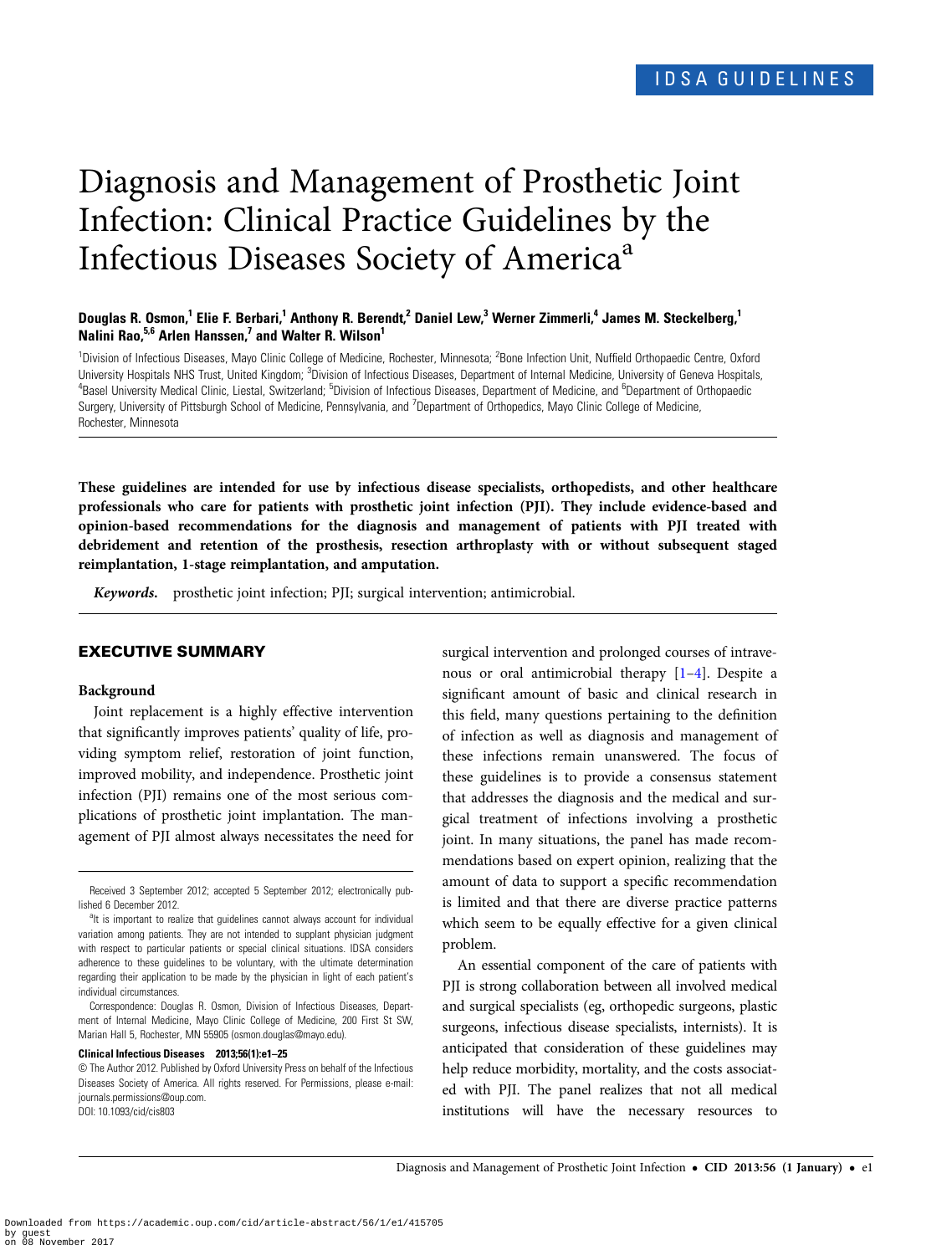#### <span id="page-1-0"></span>Table 1. Strength of Recommendation and Quality of Evidence

| Definition                                                                                                                                                                                                                                           |  |
|------------------------------------------------------------------------------------------------------------------------------------------------------------------------------------------------------------------------------------------------------|--|
| Strength of recommendation                                                                                                                                                                                                                           |  |
| Good evidence to support a recommendation<br>for or against use.                                                                                                                                                                                     |  |
| Moderate evidence to support a<br>recommendation for or against use.                                                                                                                                                                                 |  |
| Poor evidence to support a recommendation.                                                                                                                                                                                                           |  |
| Quality of evidence                                                                                                                                                                                                                                  |  |
| Evidence from >1 properly randomized,<br>controlled trial.                                                                                                                                                                                           |  |
| Evidence from >1 well-designed clinical trial,<br>without randomization; from cohort or<br>case-controlled analytic studies (preferably<br>from >1 center); from multiple time-series; or<br>from dramatic results from uncontrolled<br>experiments. |  |
| Evidence from opinions of respected<br>authorities, based on clinical experience,<br>descriptive studies, or reports of expert<br>committees.                                                                                                        |  |
|                                                                                                                                                                                                                                                      |  |

Source: [[5\]](#page-20-0). Adapted and reproduced with the permission of the Minister of Public Works and Government Services Canada, 2009.

implement all the recommendations in these guidelines. Proper referral to specialty centers may need to occur.

Each section of the guideline begins with a specific clinical question and is followed by numbered recommendations and a summary of the most relevant evidence in support of the recommendations. The panel followed a process used in the development of other Infectious Diseases Society of America (IDSA) guidelines, which included a systematic weighting of the quality of the evidence and the grade of recommendation [\[5\]](#page-20-0) (Table 1). A detailed description of the methods, background, and evidence summaries that support each of the recommendations can be found in the full text of the guideline. Areas of controversy in which data are limited or conflicting and where additional research is needed are indicated throughout the document and are highlighted in the "Research Gaps" section in the full text of the guideline.

# I. What preoperative evaluation and intraoperative testing should be performed to diagnose PJI and what is the definition of PJI?

#### Recommendations

#### Preoperative Evaluation (Figure [1\)](#page-2-0)

1. Suspect PJI in patients with any of the following (B-III): A sinus tract or persistent wound drainage over a joint prosthesis, acute onset of a painful prosthesis, or any chronic painful prosthesis at any time after prosthesis implantation, particularly in the absence of a pain-free interval, in the first few years following implantation or if there is a history of prior wound healing problems or superficial or deep infection.

2. Evaluation of the patient with a possible PJI should include a thorough history and physical examination (C-III). Items that should be obtained in the history include the type of prosthesis, date of implantation, past surgeries on the joint, history of wound healing problems following prosthesis implantation, remote infections, current clinical symptoms, drug allergies and intolerances, comorbid conditions, prior and current microbiology results from aspirations and surgeries, and antimicrobial therapy for the PJI including local antimicrobial therapy (C-III).

3. A test for sedimentation rate or C-reactive protein (CRP) should be performed in all patients with a suspected PJI when the diagnosis is not clinically evident. The combination of an abnormal sedimentation rate and CRP seems to provide the best combination of sensitivity and specificity (A-III).

4. A plain radiograph should be performed in all patients with suspected PJI (A-III).

5. A diagnostic arthrocentesis should be performed in all patients with suspected acute PJI unless the diagnosis is evident clinically and surgery is planned and antimicrobials can be safely withheld prior to surgery. Arthrocentesis is also advised in patients with a chronic painful prosthesis in whom there is an unexplained elevated sedimentation rate or CRP level (A-III) or in whom there is a clinical suspicion of PJI. It may not be necessary if in this situation surgery is planned and the result is not expected to alter management. Synovial fluid analysis should include a total cell count and differential leukocyte count, as well as culture for aerobic and anaerobic organisms (A-III). A crystal analysis can also be performed if clinically indicated.

6. In PJI where the patient is medically stable, withholding antimicrobial therapy for at least 2 weeks prior to collection of synovial fluid for culture increases the likelihood of recovering an organism (B-III).

7. Blood cultures for aerobic and anaerobic organisms should be obtained if fever is present, there is an acute onset of symptoms, or if the patient has a condition or suspected condition or concomitant infection or pathogen (eg Staphylococcus aureus) that would make the presence of a bloodstream infection more likely (B-III).

8. Imaging studies such as bone scans, leukocyte scans, magnetic resonance imaging, computed tomography, and positron emission tomography scans should not be routinely used to diagnose PJI (B-III).

#### Intraoperative Diagnosis of PJI

9. Intraoperative histopathological examination of periprosthetic tissue samples is a highly reliable diagnostic test provided that a pathologist skilled in interpretation of periprosthetic tissue is available. It should be performed at the time of revision prosthetic joint surgery, when available, if the presence of infection is in doubt based on the clinical suspicion of the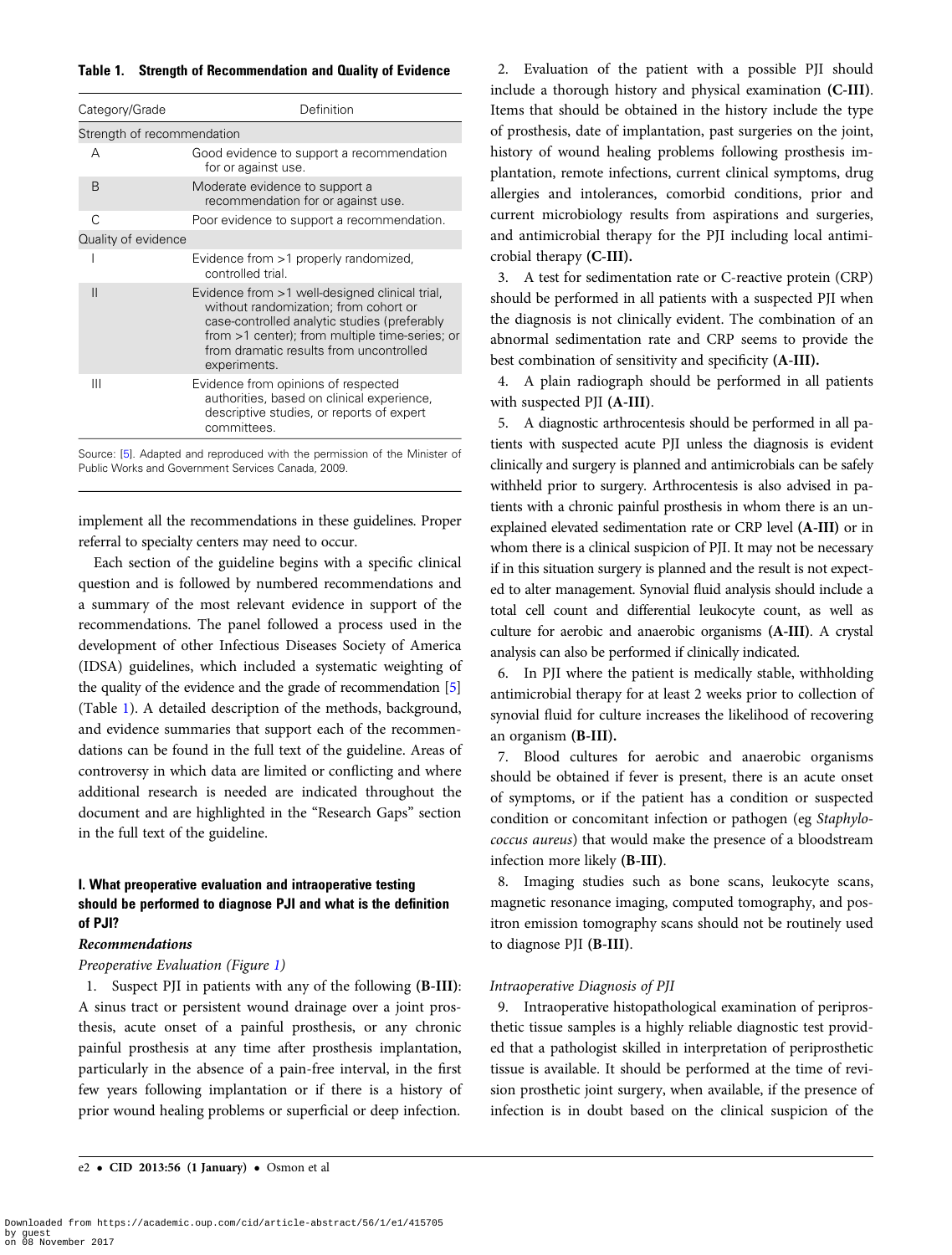<span id="page-2-0"></span>

Figure 1. Preoperative and intraoperative diagnosis of prosthetic joint infection. Abbrevation: CRP, C-reactive protein.

surgeon and the results will affect management, for example, in deciding between revision arthroplasty and 2-stage exchange (B-III).

10. At least 3 and optimally 5 or 6 periprosthetic intraoperative tissue samples or the explanted prosthesis itself should be submitted for aerobic and anaerobic culture at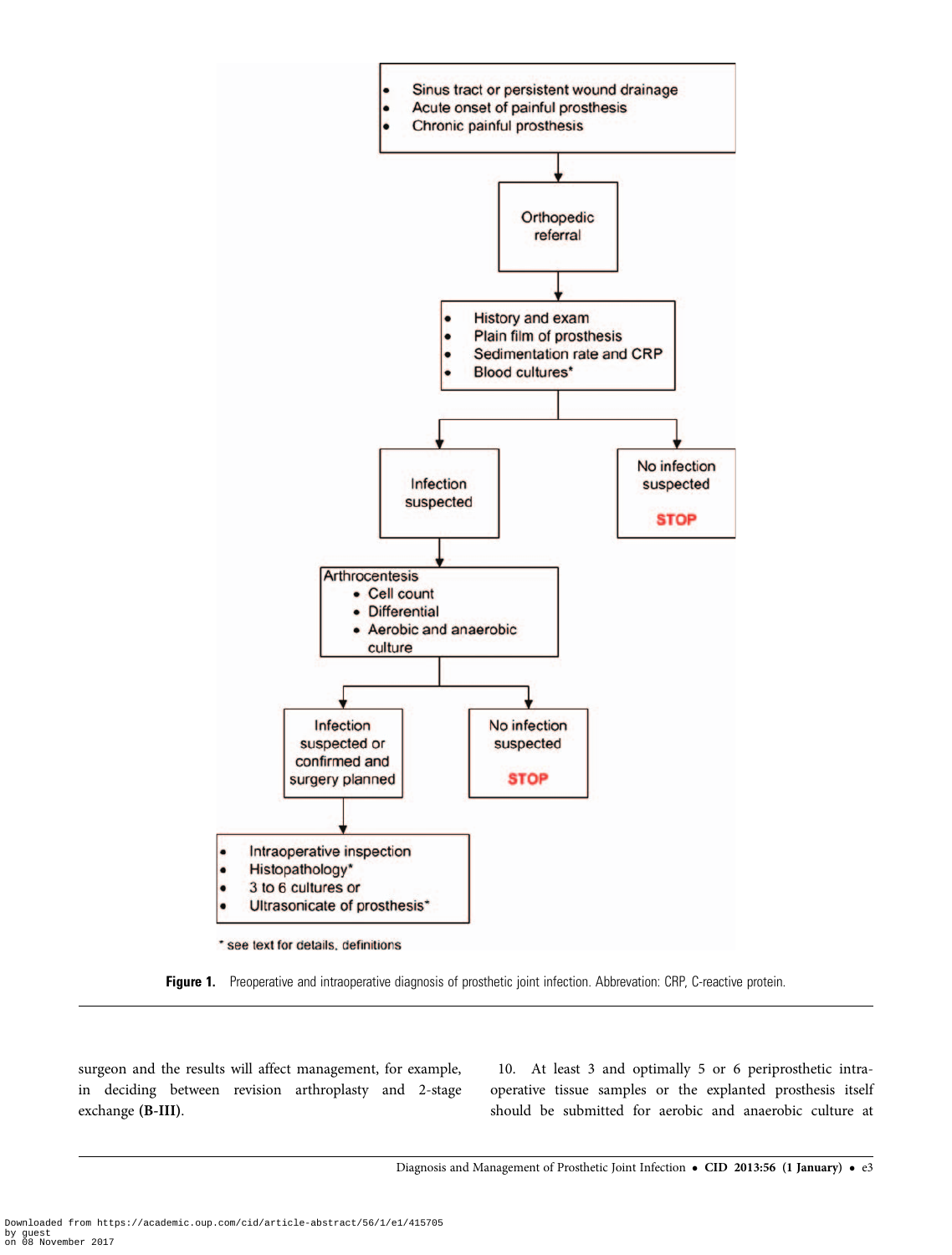the time of surgical debridement or prosthesis removal to maximize the chance of obtaining a microbiologic diagnosis (B-II).

11. When possible (see above), withholding antimicrobial therapy for at least 2 weeks prior to collecting intraoperative culture specimens increases the yield of recovering an organism (A-II).

#### Definition of PJI

12. The presence of a sinus tract that communicates with the prosthesis is definitive evidence of PJI (B-III).

13. The presence of acute inflammation as seen on histopathologic examination of periprosthetic tissue at the time of surgical debridement or prosthesis removal as defined by the attending pathologist is highly suggestive evidence of PJI  $(B-II).$ 

14. The presence of purulence without another known etiology surrounding the prosthesis is definitive evidence of PJI (B-III).

15. Two or more intraoperative cultures or combination of preoperative aspiration and intraoperative cultures that yield the same organism (indistinguishable based on common laboratory tests including genus and species identification or common antibiogram) may be considered definitive evidence of PJI. Growth of a virulent microorganism (eg, S. aureus) in a single specimen of a tissue biopsy or synovial fluid may also represent PJI. One of multiple tissue cultures or a single aspiration culture that yields an organism that is a common contaminant (eg, coagulase-negative staphylococci, Propionibacterium acnes) should not necessarily be considered evidence of definite PJI and should be evaluated in the context of other available evidence (B-III).

16. The presence of PJI is possible even if the above criteria are not met; the clinician should use his/her clinical judgment to determine if this is the case after reviewing all the available preoperative and intraoperative information (B-III).

# II. What different surgical strategies should be considered for treatment of a patient with PJI?

#### Recommendations

17. The ultimate decision regarding surgical management should be made by the orthopedic surgeon with appropriate consultation (eg, infectious diseases, plastic surgery) as necessary (C-III).

18. Patients diagnosed with a PJI who have a well-fixed prosthesis without a sinus tract who are within approximately 30 days of prosthesis implantation or <3 weeks of onset of infectious symptoms should be considered for a debridement and retention of prosthesis strategy (Figure [2](#page-4-0); A-II). Patients who do not meet these criteria but for whom alternative surgical strategies are unacceptable or high risk may also be

e4 • CID 2013:56 (1 January) • Osmon et al

considered for a debridement and retention strategy, but relapse of infection is more likely (B-III).

19. A 2-stage exchange strategy is commonly used in the United States and is indicated in patients who are not candidates for a 1-stage exchange who are medically able to undergo multiple surgeries and in whom the surgeon believes reimplantation arthroplasty is possible, based on the existing soft tissue and bone defects (Figure [3](#page-5-0); B-III). Obtaining a prerevision sedimentation rate and CRP is recommended by the panel to assess the success of treatment prior to reimplantation (C-III). The panel believes that in selected circumstances more than one 2-stage exchange if the first attempt fails can be successful (C-III).

20. A 1-stage or direct exchange strategy for the treatment of PJI is not commonly performed in the United States but may be considered in patients with a total hip arthroplasty (THA) infection who have a good soft tissue envelope provided that the identity of the pathogens is known preoperatively and they are susceptible to oral antimicrobials with excellent oral bioavailability. There may be a greater risk of failure if bone grafting is required and effective antibiotic impregnated bone cement cannot be utilized (Figure [3](#page-5-0); C-III).

21. Permanent resection arthroplasty may be considered in nonambulatory patients; patients with limited bone stock, poor soft tissue coverage, or infections due to highly resistant organisms for which there is limited medical therapy; patients with a medical condition precluding multiple major surgeries; or patients who have failed a previous 2- stage exchange in which the risk of recurrent infection after another staged exchange is deemed unacceptable (Figure [4;](#page-6-0)  $B-III$ ).

22. Amputation should be the last option considered but may be appropriate in selected cases. Except in emergent cases, referral to a center with specialist experience in the management of PJI is advised before amputation is carried out (Figure [4](#page-6-0); B-III).

# III. What is the medical treatment for a patient with PJI following debridement and retention of the prosthesis? Recommendations

# Staphylococcal PJI

23. Two to 6 weeks of a pathogen-specific intravenous antimicrobial therapy (Table [2\)](#page-7-0) in combination with rifampin 300–450 mg orally twice daily followed by rifampin plus a companion oral drug for a total of 3 months for a THA infection and 6 months for a total knee arthroplasty (TKA) infection (A-I). Total elbow, total shoulder, and total ankle infections may be managed with the same protocols as THA infections (C-III). Recommended oral companion drugs for rifampin include ciprofloxacin (A-I) or levofloxacin (A-II).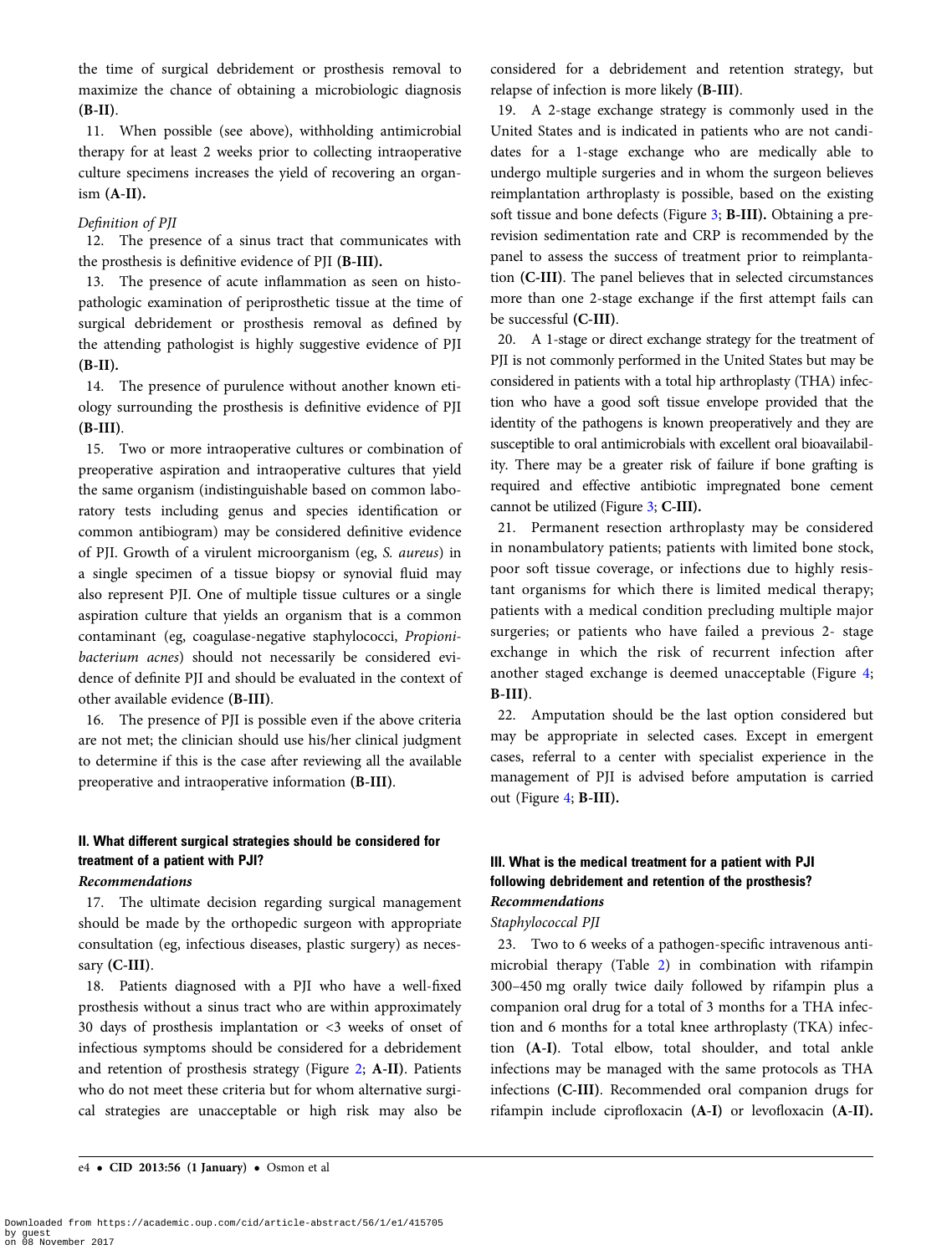<span id="page-4-0"></span>

\*Antimicrobial agents that are recommended for prolonged use for chronic suppression or treatment of biofilm bacteria (see text for details) \*\*See Figure 3 and recommendation 18 and accompanying Evidence Summary for possible exceptions



Secondary companion drugs to be used if in vitro susceptibility, allergies, intolerances, or potential intolerances support the use of an agent other than a quinolone include but are not limited to co-trimoxazole (A-II), minocycline or doxycycline (C-III), or oral first-generation cephalosporins (eg, cephalexin) or antistaphylococcal penicillins (eg, dicloxacillin; C-III). If rifampin cannot be used because of allergy, toxicity, or intolerance, the panel recommends 4–6 weeks of pathogenspecific intravenous antimicrobial therapy (B-III).

24. Monitoring of outpatient intravenous antimicrobial therapy should follow published guidelines (A-II) [\[6\]](#page-20-0).

25. Indefinite chronic oral antimicrobial suppression may follow the above regimen with cephalexin, dicloxacillin, cotrimoxazole, or minocycline based on in vitro susceptibility, allergies, or intolerances (Table [3](#page-9-0); B-III). Rifampin alone is

not recommended for chronic suppression, and rifampin combination therapy is not generally recommended. One member of the panel uses rifampin combination therapy for chronic suppression in selected situations (A. R. B.). The recommendation regarding using suppressive therapy after rifampin treatment was not unanimous (W. Z., D. L.). Clinical and laboratory monitoring for efficacy and toxicity is advisable. The decision to offer chronic suppressive therapy must take into account the individual circumstances of the patient including the ability to use rifampin in the initial phase of treatment, the potential for progressive implant loosening and loss of bone stock, and the hazards of prolonged antibiotic therapy; it is therefore generally reserved for patients who are unsuitable for, or refuse, further exchange revision, excision arthroplasty, or amputation.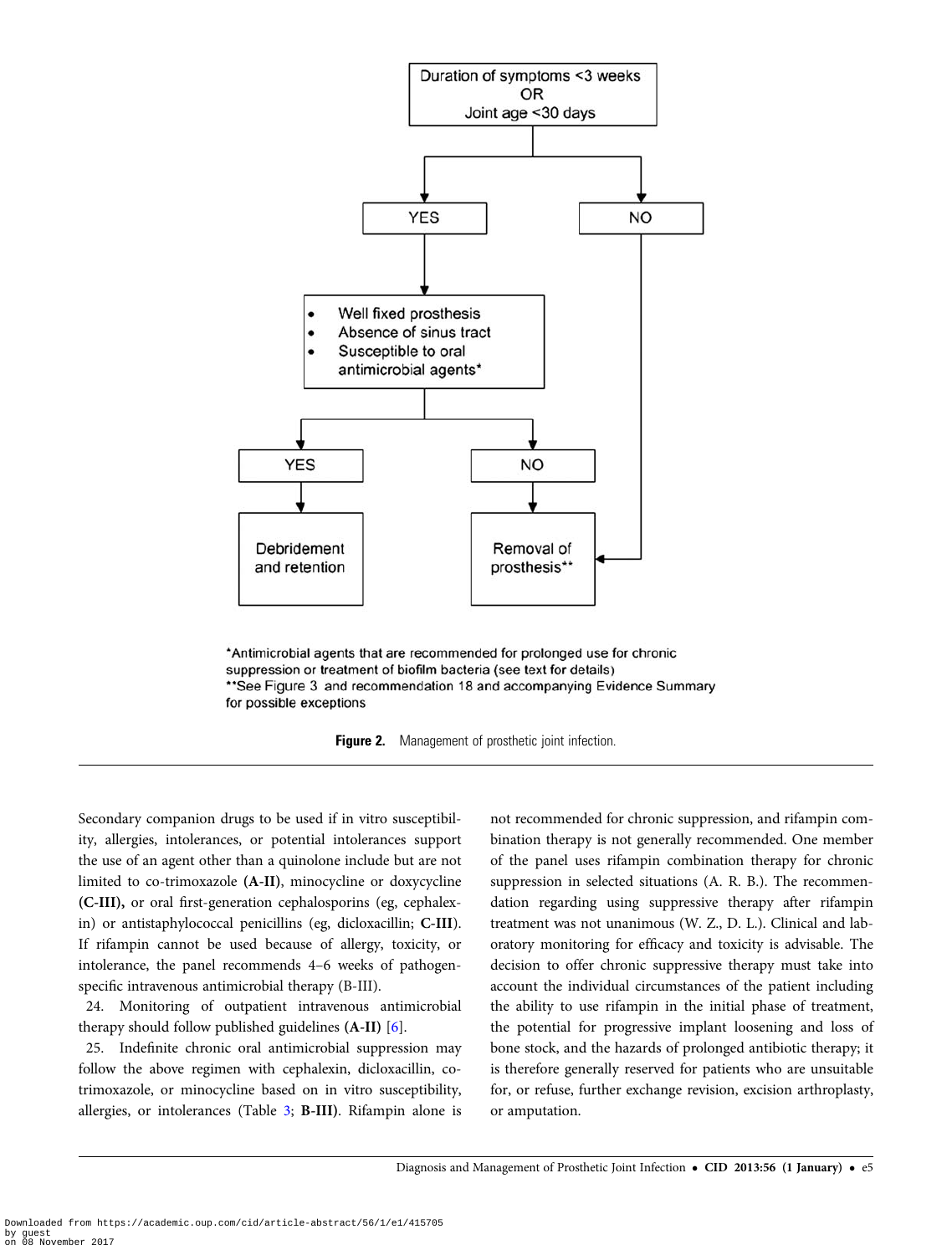<span id="page-5-0"></span>

Figure 3. Management of prosthetic joint infection—removal of prosthesis. Abbreviation: THA, total hip arthroplasty.

#### PJI Due to Other Organisms

26. Four to 6 weeks of pathogen-specific intravenous or highly bioavailable oral antimicrobial therapy (Table [2;](#page-7-0) B-II).

27. Monitoring of outpatient intravenous antimicrobial therapy should follow published guidelines (A-II) [\[6\]](#page-20-0).

28. Indefinite chronic oral antimicrobial suppression may follow the above regimens (Table [3\)](#page-9-0) based on in vitro sensitivities, allergies, and intolerances (B-III). Chronic suppression after fluoroquinolone treatment of PJI due to gram-negative bacilli was not unanimously recommended (W. Z., D. L.). Clinical and laboratory monitoring for efficacy and toxicity is advisable. Similar considerations regarding hazards and effectiveness apply to those above.

# IV. What is the medical treatment for a patient with PJI following resection arthroplasty with or without planned staged reimplantation?

#### Recommendations

29. Four to 6 weeks of pathogen-specific intravenous or highly bioavailable oral antimicrobial therapy is recommended (Table [2](#page-7-0); A-II).

30. Monitoring of outpatient intravenous antimicrobial therapy should follow published guidelines (A-II) [\[6\]](#page-20-0).

# V. What is the medical treatment for a patient with PJI following 1-stage exchange?

# Recommendations

Staphylococcal PJI

31. Two to 6 weeks of pathogen-specific intravenous antimicrobial therapy in combination with rifampin 300–450 mg orally twice daily followed by rifampin plus a companion oral drug for a total of 3 months is recommended (Table [2](#page-7-0); C-III). Recommended oral companion drugs for rifampin include ciprofloxacin (A-I) or levofloxacin (A-II). Secondary companion drugs to be used if in vitro susceptibility, allergies, intolerances, or potential intolerances support the use of an agent other than a quinolone include but are not limited to co-trimoxazole (A-II), minocycline or doxycycline (B-III), or oral first-generation cephalosporins (eg, cephalexin) or antistaphylococcal penicillins (eg, dicloxacillin; C-III). If rifampin cannot be used because of allergy, toxicity, or intolerance, than the panel recommends 4–6 weeks of pathogen-specific intravenous antimicrobial therapy.

32. Monitoring of outpatient intravenous antimicrobial therapy should follow published guidelines  $(A-II)$  [\[6\]](#page-20-0).

33. Indefinite chronic oral antimicrobial suppression may follow the above regimen with either cephalexin, dicloxacillin, co-trimoxazole, or minocycline or doxycycline based on in vitro susceptibility, allergies, or intolerances (Table [3;](#page-9-0) B-III). Rifampin alone is not recommended for chronic suppression, and rifampin combination therapy is also not generally recommended. One member of the panel uses rifampin combination therapy for chronic suppression in selected situations (A. R. B.). The recommendation regarding using suppressive therapy after rifampin treatment was not unanimous (D. L., W. Z.). Clinical and laboratory monitoring for efficacy and toxicity is advisable. The decision to offer chronic suppressive therapy must take into account the individual circumstances of the patient including the ability to use rifampin in the initial phase of treatment, the potential for progressive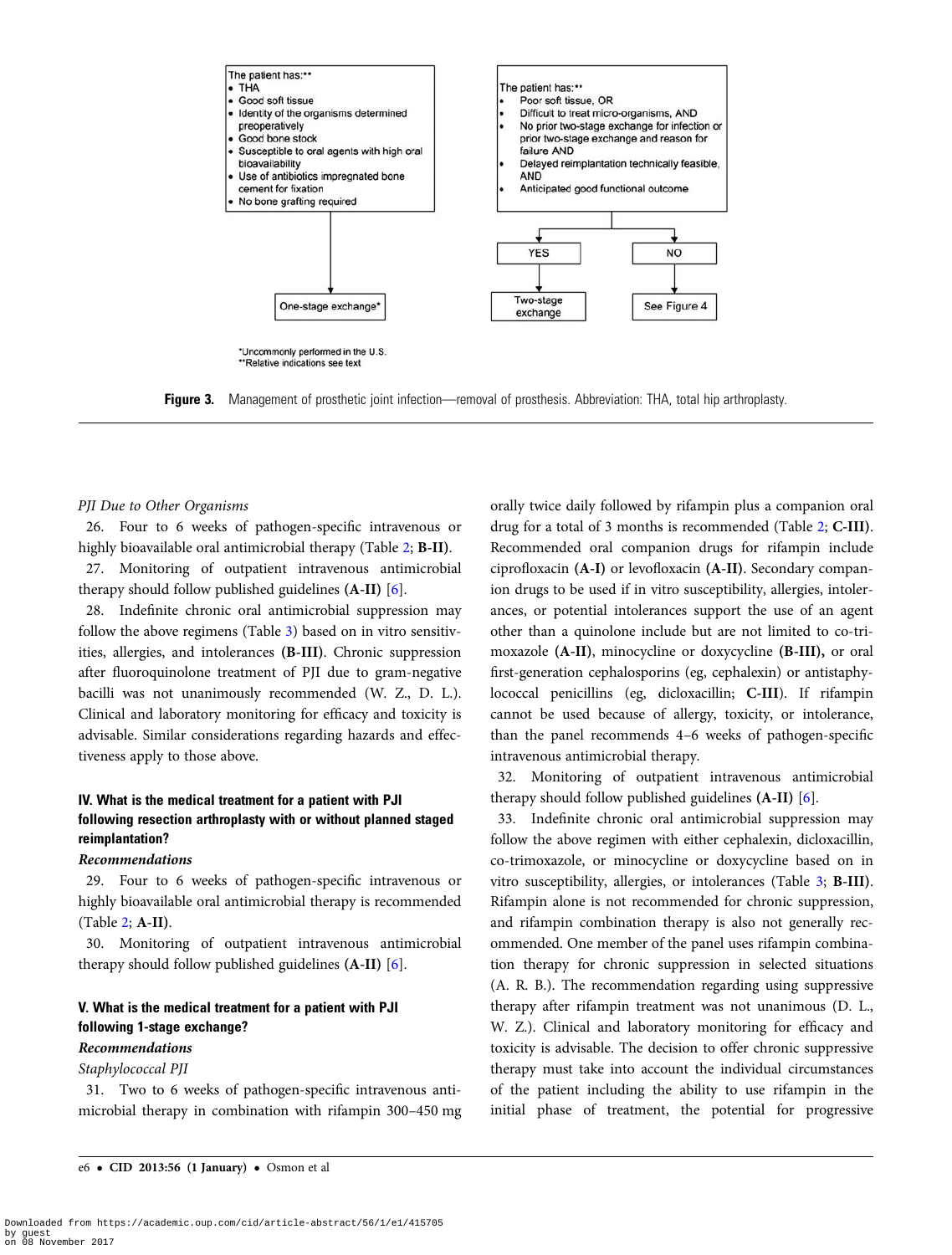<span id="page-6-0"></span>

^Relative indication see text



implant loosening and loss of bone stock, and the hazards of prolonged antibiotic therapy; it is therefore generally reserved for patients who are unsuitable for, or refuse, further exchange revision, excision arthroplasty, or amputation.

#### PJI Due to Other Organisms

34. Four to 6 weeks of pathogen-specific intravenous or highly bioavailable oral antimicrobial therapy is recommended (Table [2](#page-7-0); A-II).

35. Monitoring of outpatient intravenous antimicrobial therapy should follow published guidelines (A-II) [\[6\]](#page-20-0).

36. Indefinite chronic oral antimicrobial suppression should follow regimens in Table [3](#page-9-0) and be based on in vitro sensitivities, allergies, and intolerances (B-III). Chronic suppression after fluoroquinolone treatment of gram-negative bacilli was not unanimously recommended (D. L., W. Z.). Clinical and laboratory monitoring for efficacy and toxicity is advisable. Similar considerations regarding hazards and effectiveness apply to those above.

# VI. What is the medical treatment for a patient with PJI following amputation?

37. Pathogen-specific antimicrobial therapy should be given until 24–48 hours after amputation assuming all infected bone and soft tissue has been surgically removed and there is no concomitant sepsis syndrome or bacteremia. If sepsis syndrome or bacteremia are present, treatment duration is to be according to recommendations for these syndromes (C-III).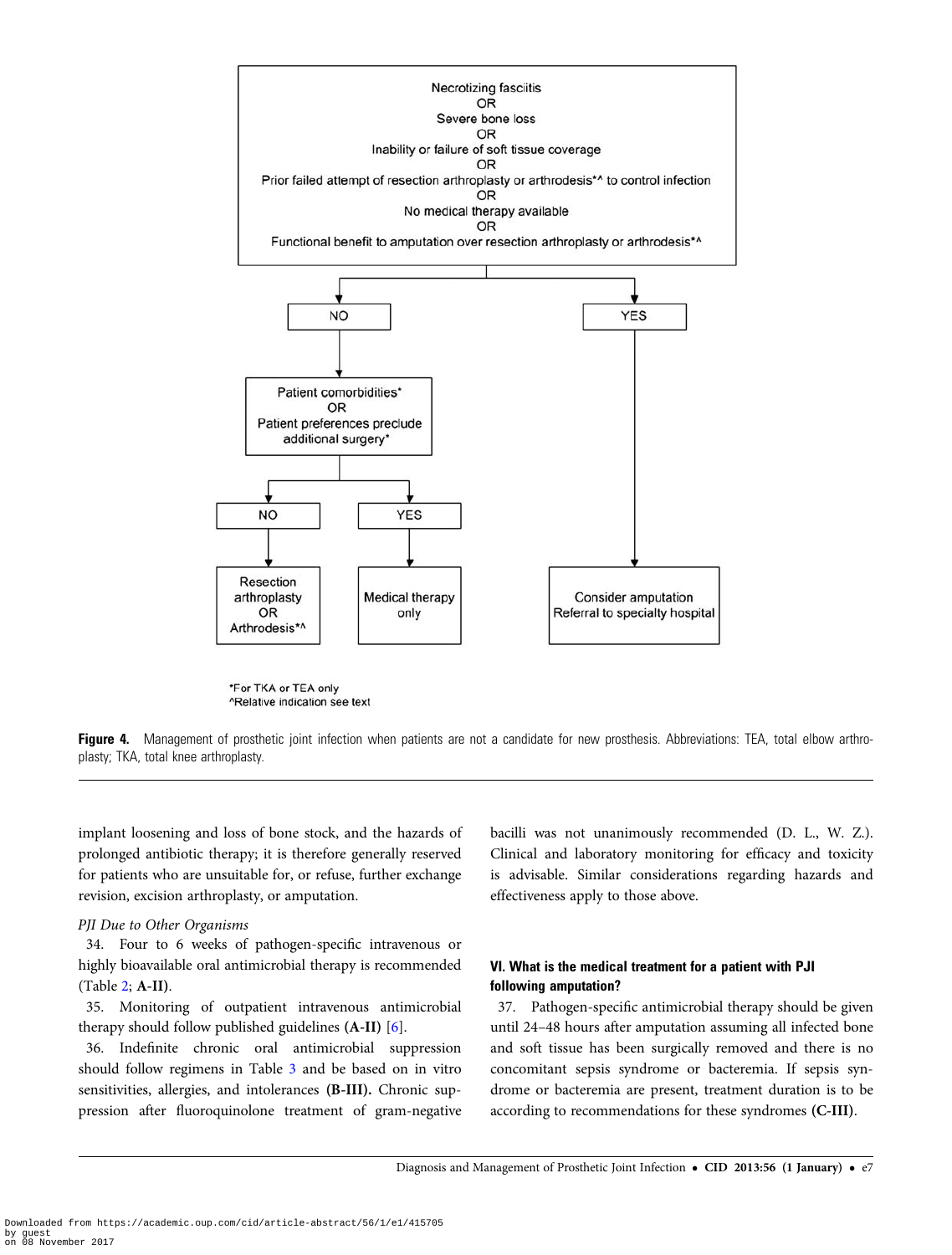| Microorganism                               | Preferred Treatment <sup>a</sup>                                                                                                                               | Alternative Treatment <sup>a</sup>                                                                                            | Comments                                                                                                                                                                                                                                                                                                |
|---------------------------------------------|----------------------------------------------------------------------------------------------------------------------------------------------------------------|-------------------------------------------------------------------------------------------------------------------------------|---------------------------------------------------------------------------------------------------------------------------------------------------------------------------------------------------------------------------------------------------------------------------------------------------------|
| Staphylococci, oxacillin-<br>susceptible    | Nafcillin <sup>b</sup> sodium 1.5-2 g IV q4-6 h<br>or<br>Cefazolin 1-2 g IV q8 h<br><b>or</b><br>Ceftriaxone <sup>c</sup> 1-2 g IV q24 h                       | Vancomycin IV 15 mg/kg q12 h<br><b>or</b><br>Daptomycin 6 mg/kg IV q 24 h<br>or<br>Linezolid 600 mg PO/IV every 12 h          | See recommended use of rifampin as a<br>companion drug for rifampin-susceptible<br>PJI treated with debridement and<br>retention or 1-stage exchange in text                                                                                                                                            |
| Staphylococci, oxacillin-<br>resistant      | Vancomycin <sup>d</sup> IV 15 mg/kg q12 h                                                                                                                      | Daptomycin 6 mg/kg IV q24 h<br>0r<br>Linezolid 600 mg PO/IV q12 h                                                             | See recommended use of rifampin as a<br>companion drug for rifampin-susceptible<br>PJI treated with debridement and<br>retention or 1-stage exchange in text                                                                                                                                            |
| Enterococcus spp,<br>penicillin-susceptible | Penicillin G 20-24 million units IV g24 h<br>continuously or in 6 divided doses<br>or<br>Ampicillin sodium 12 g IV q24 h<br>continuously or in 6 divided doses | Vancomycin 15 mg/kg IV g12 h<br><b>or</b><br>Daptomycin 6 mg/kg IV q24 h<br><b>or</b><br>Linezolid 600 mg PO or<br>IV $q12$ h | 4-6 wk. Aminoglycoside optional<br>Vancomycin should be used only in case<br>of penicillin allergy                                                                                                                                                                                                      |
| Enterococcus spp,<br>penicillin-resistant   | Vancomycin 15 mg/kg IV g12 h                                                                                                                                   | Linezolid 600 mg PO or<br>IV q12 h<br>Daptomycin 6 mg IV q24 h                                                                | 4-6 wk. Addition of aminoglycoside optional                                                                                                                                                                                                                                                             |
| Pseudomonas aeruginosa                      | Cefepime 2 g IV q12 h<br>$\alpha$<br>Meropenem <sup>e</sup> 1 g IV g8 h                                                                                        | Ciprofloxacin 750 mg PO bid<br>or 400 mg IV q12 h<br>or<br>Ceftazidime 2 g IV q8 h                                            | $4-6$ wk<br>Addition of aminoglycoside optional<br>Use of 2 active drugs could be considered<br>based on clinical circumstance of patient.<br>If aminoglycoside in spacer, and organism<br>aminoglycoside susceptible than double<br>coverage being provided with<br>recommended IV or oral monotherapy |
| Enterobacter spp                            | Cefepime 2 g IV q12 h<br>or<br>Ertapenem 1 g IV q24 h                                                                                                          | Ciprofloxacin 750 mg PO<br>or 400 mg IV g12 h                                                                                 | 4-6 wk.                                                                                                                                                                                                                                                                                                 |
| Enterobacteriaceae                          | IV β-lactam based on in vitro susceptibilities<br><b>or</b><br>Ciprofloxacin 750 mg PO bid                                                                     |                                                                                                                               | $4-6$ wk                                                                                                                                                                                                                                                                                                |
| β-hemolytic streptococci                    | Penicillin G 20-24 million units IV g24 h<br>continuously or in 6 divided doses<br>or<br>Ceftriaxone 2 g IV q24 h                                              | Vancomycin 15 mg/kg IV q12 h                                                                                                  | $4-6$ wk<br>Vancomycin only in case of allergy                                                                                                                                                                                                                                                          |

<span id="page-7-0"></span>Table 2. Intravenous or Highly Bioavailable Oral Antimicrobial Treatment of Common Microorganisms Causing Prosthetic Joint Infection (B-III Unless Otherwise Stated in Text)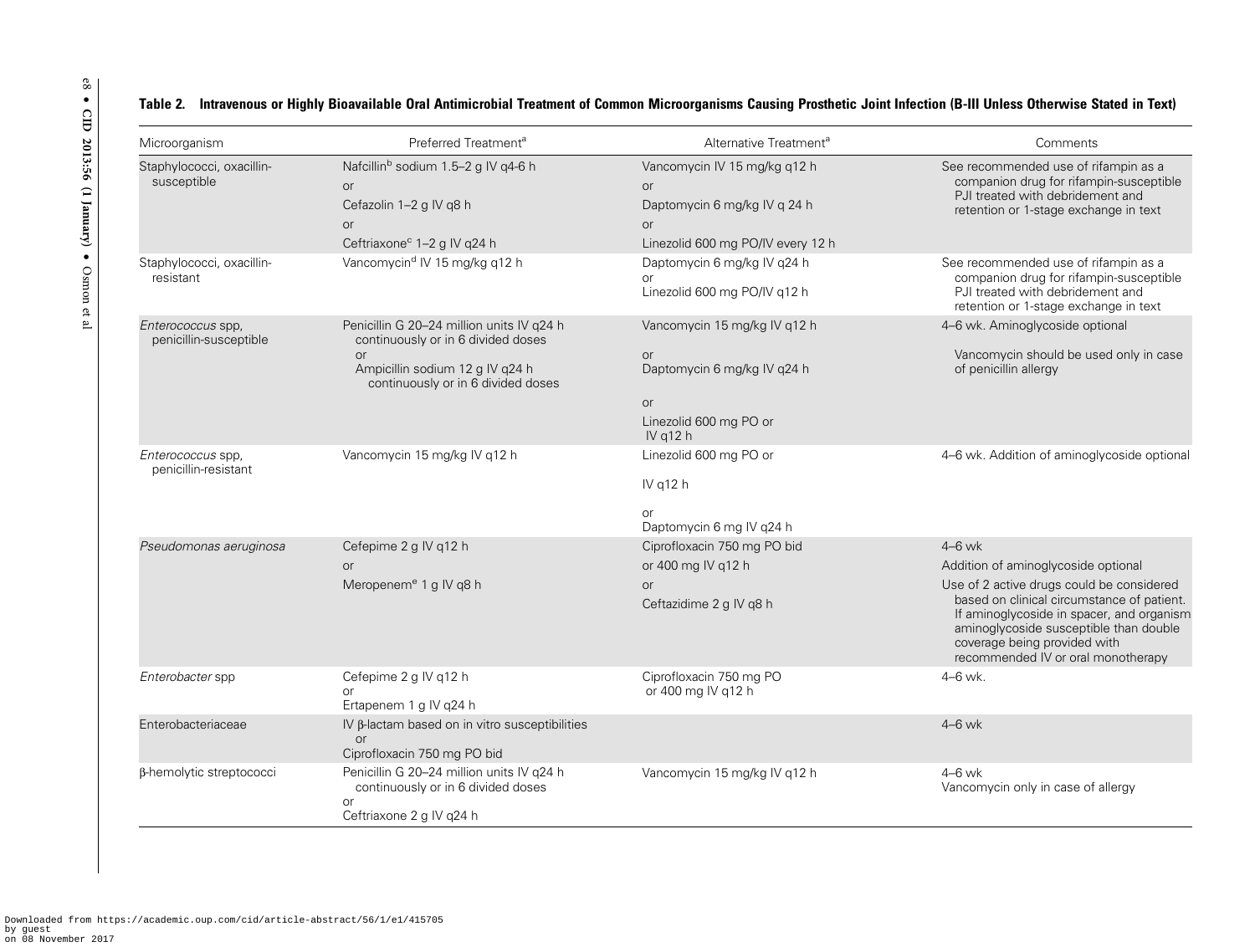| ¢ |
|---|

| Microorganism                                                             | Preferred Treatment <sup>a</sup>                                                                                                    | Alternative Treatment <sup>a</sup>                                                                                                                                                               | Comments                                                                                                                                                                                                                                                                                                                                                                        |
|---------------------------------------------------------------------------|-------------------------------------------------------------------------------------------------------------------------------------|--------------------------------------------------------------------------------------------------------------------------------------------------------------------------------------------------|---------------------------------------------------------------------------------------------------------------------------------------------------------------------------------------------------------------------------------------------------------------------------------------------------------------------------------------------------------------------------------|
| Propionibacterium acnes                                                   | divided doses<br>Penicillin G 20 million units IV g24 h<br>Ceftriaxone 2 g IV q24<br>continuously or in 6                           | Clindamycin 600–900 mg IV q8 h or<br>clindamycin 300-450 mg PO qid<br>Vancomycin 15 mg/kg IV q12 h                                                                                               | Vancomycin only in case of allergy<br>4–6 wk                                                                                                                                                                                                                                                                                                                                    |
| <sup>a</sup> Antimicrobial dosage needs to be adjusted based on patients' | infection; q, every; PO, per oral; qid, 4 times daily.<br>Abbreviations: bid, twice daily; IV, intravenous; PJI, prosthetic joint i | interval and tendinopathy should be discussed and monitored when using fluoroquinolones. The possibility of Clostridium difficile colitis should also be discussed when using any antimicrobial. | renal and hepatic function. Antimicrobials should be chosen based on in vitro susceptibility as well as patient drug allergies, intolerances, and<br>potential drug interactions or contraindications to a specific antimicroisal clinical and laboratory monitoring for efficacy and safety should occur based on prior IDSA guidelines [6]. The possibility of prolonged OT o |

<sup>c</sup> There was not a consensus on the use of ceftriaxone for methicillin-susceptible staphylococci (see text). There was not a consensus on the use of ceftriaxone for methicillin-susceptible staphylococci (see text).

<sup>b</sup> Flucloxacillin may be used in Europe. Oxacillin can also be substituted Flucloxacillin may be used in Europe. Oxacillin can also be substituted.

methicillin-resistant *Staphylococcus aureus* (MRSA) infections have been published. (These guidelines suggest that dosing of vancomycin be considered to achieve <sup>d</sup> Target troughs for vancomycin should be chosen with the guidance of a local infectious disease physician based on the pathogen, its in vitro susceptibility, and the use of rifampin or local vancomycin therapy <sup>9</sup> Target troughs for vancomycin should be chosen with the guidance of a local infectious disease physician based on the pathogen, its in vitro susceptibility, and the use of rifampin or local vancomycin therapy. Recent guidelines [[155](#page-23-0), [164](#page-24-0)] for the treatment of methicillin-resistant Staphylococcus aureus (MRSA) infections have been published. (These guidelines suggest that dosing of vancomycin be considered to achieve a vancomycin trough at steady state of 15 to 20. Although this may be appropriate for MRSA PJI treated without fiampin or without the use of local vancomycin spacer, it is unknown if these higher trough a vancomycin trough at steady state of 15 to 20. Although this may be appropriate for MRSA PJI treated without fiampin or without the use of local vancomycin spacer, it is unknown if these higher trough be appropriate in this situation. It is also unknown if treatment of oxacillinconcentrations are necessary when rifampin or vancomcyin impregnated spacers are utilized. Trough concentrations of at least 10 may be appropriate in this situation. It is also unknown if treatment of oxacillinconcentrations are necessary when rifampin or vancomcyin impregnated spacers are utilized. Trough concentrations of at least 10 may require vancomycin dosing to achieve these higher vancomycin levels.) resistant, coagulase-negative staphylococci require vancomycin dosing to achieve these higher vancomycin levels.)  $\overline{\circ}$ the treatment resistant, coagulase-negative staphylococci  $\overline{10}$ 155, 164) Recent guidelines [1

<sup>e</sup> Other antipseudomonal carbapenems can be utilized as well Other antipseudomonal carbapenems can be utilized as well.

38. Four to 6 weeks of pathogen-specific intravenous or highly bioavailable oral antimicrobial therapy is recommended if, despite surgery, there is residual infected bone and soft tissue (ie, hip disarticulation for THA infection, long-stem TKA prosthesis where the prosthesis extended above the level of amputation; Table [2;](#page-7-0) C-III).

39. Monitoring of outpatient intravenous antimicrobial therapy should follow published guidelines (A-II) [\[6\]](#page-20-0).

# INTRODUCTION

Joint replacement is a highly effective intervention that significantly improves patients' quality of life, providing symptom relief, restoration of limb or joint function, improved mobility, and independence. Prosthetic joint infection (PJI) remains one of the most serious complications of prosthetic joint implantation. The cumulative incidence of PJI among the approximately 1 000 000 primary total hip arthroplasties (THAs) and total knee arthroplasties (TKAs) performed in the United States in 2009 is approximately 1%–2% over the lifetime of the prosthetic joint, depending on the type of prosthesis and whether the surgery is a primary or revision procedure  $[2, 7-10]$  $[2, 7-10]$  $[2, 7-10]$  $[2, 7-10]$  $[2, 7-10]$  $[2, 7-10]$ . The number of PJI is likely to increase: It is projected that by the year 2030, approximately 4 million THAs and TKAs will be performed per year in the United States [[11\]](#page-20-0).

The diagnosis of PJI can be difficult and utilizes many different diagnostic modalities including serologic, radiographic, and microbiologic diagnostic tests. The management of PJI often necessitates the need for surgical interventions and prolonged courses of intravenous and oral antimicrobial therapy [\[1](#page-20-0)–[4\]](#page-20-0). Despite a significant amount of basic and clinical research in this field, many questions pertaining to the optimal diagnostic strategies and management of these infections remain unanswered. The primary focus of these guidelines will be to provide a consensus statement that addresses selected current controversies in the diagnosis and treatment of infections involving prosthetic joints. In many situations, the panel has made recommendations based on expert opinion, realizing that the amount of data to support a specific recommendation is limited, and that there are diverse practice patterns which seem to be equally effective for a given clinical problem.

An essential component of this therapeutic approach is the strong collaboration between all involved medical and surgical specialists (eg, orthopedic surgeons, plastic surgeons, infectious disease specialists, general internists). It is anticipated that consideration of these guidelines may help reduce morbidity, mortality, and the costs associated with PJI. The panel realizes that not all medical institutions will have the necessary resources to implement all the recommendations in these guidelines. Proper referral may need to occur.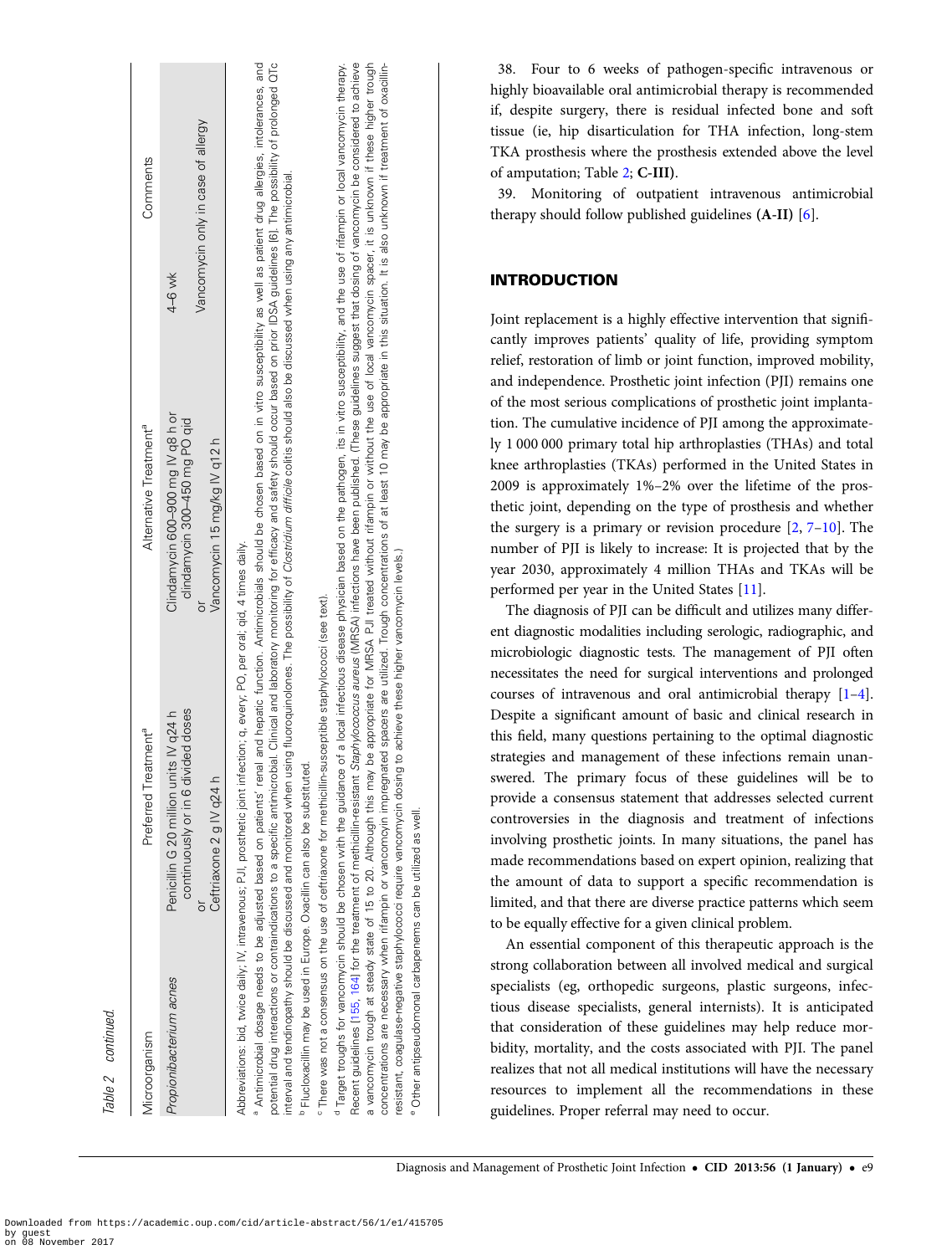#### <span id="page-9-0"></span>Table 3. Common Antimicrobials Used for Chronic Oral Antimicrobial Suppression (B-III Unless Otherwise Stated in Text)<sup>a,b</sup>

| Microorganism                                   | <b>Preferred Treatment</b>                                                 | Alternative Treatment                                                                                    |
|-------------------------------------------------|----------------------------------------------------------------------------|----------------------------------------------------------------------------------------------------------|
| Staphylococci, oxacillin-susceptible            | Cephalexin 500 mg PO tid or gid<br>$\alpha$<br>Cefadroxil 500 mg PO bid    | Dicloxacillin 500 mg PO tid or gid<br>Clindamycin 300 mg PO gid<br>Amoxicillin-clavulanate 500 mg PO tid |
| Staphylococci, oxacillin-resistant              | Cotrimoxazole 1 DS tab PO bid<br>Minocycline or doxycycline 100 mg PO bid  |                                                                                                          |
| β-hemolytic streptococci                        | Penicillin V 500 mg PO bid to gid<br>or<br>Amoxicillin 500 mg PO tid       | Cephalexin 500 mg PO tid or gid                                                                          |
| <i>Enterococcus</i> spp, penicillin susceptible | Penicillin V 500 mg PO bid to gid<br>or<br>Amoxicillin 500 mg PO tid       |                                                                                                          |
| Pseudomonas aeruginosa                          | Ciprofloxacin 250-500 mg PO bid                                            |                                                                                                          |
| Enterobacteriaceae                              | Cotrimoxazole 1 DS tab PO bid                                              | B-lactam oral therapy based on in vitro<br>susceptibilities                                              |
| Propionibacterium spp                           | Penicillin V 500 mg PO bid to gid<br>$\alpha$<br>Amoxicillin 500 mg PO tid | Cephalexin 500 mg PO tid or gid<br>Minocycline or doxycycline 100 mg PO<br>bid                           |

Abbreviations: bid, twice daily; DS, double strength; PO, per oral; qid, 4 times daily; tid, 3 times daily.

a Antimicrobial dosage needs to be adjusted based on patients' renal and hepatic function. Antimicrobials should be chosen based on in vitro susceptibility as well as patient drug allergies, intolerances, and potential drug interactions or contraindications to a specific antimicrobial.

<sup>b</sup> Clinical and laboratory monitoring for efficacy and safety should occur based on the clinical judgment of the clinician caring for the patient. The possibility of prolonged QTc interval and tendinopathy should be discussed and monitored when using fluoroquinolones. The possibility of Clostridium difficile colitis should also be discussed when using any antimicrobial.

The panel addressed the following clinical questions:

(I) What preoperative evaluation and intraoperative testing should be performed to diagnose PJI and what is the definition of PJI?

(II) What different surgical strategies should be considered for treatment of a patient with PJI?

(III) What is the medical treatment for a patient with PJI following debridement and retention of the prosthesis?

(IV) What is the medical treatment for a patient with PJI following resection arthroplasty with or without planned staged reimplantation?

(V) What is the medical treatment for a patient with PJI following 1-stage exchange?

(VI) What is the medical treatment for a patient with PJI following amputation?

# PRACTICE GUIDELINES

"Practice guidelines are systematically developed statements to assist practitioners and patients in making decisions about appropriate health care for specific clinical circumstances" [\[12\]](#page-20-0). Attributes of good guidelines include validity, reliability, reproducibility, clinical applicability, clinical flexibility, clarity, multidisciplinary process, review of evidence, and documentation [\[12\]](#page-20-0).

#### e10 • CID 2013:56 (1 January) • Osmon et al

#### **METHODOLOGY**

#### Panel Composition

A panel of infectious disease specialists and an orthopedist, drawn from North America and Europe, who are experts in PJI was convened. The panelists had both clinical and laboratory experience with PJI.

#### Literature Review and Analysis

Two members of the panel (D. R. O., E. F. B.) initially reviewed the existing literature. The literature search, which included the MEDLINE database between 1966 and 2011, Cochrane library database, MD Consult, Up to Date, and the National Guidelines Clearinghouse, was performed on multiple occasions, the last being in April 2011 using multiple search terms such as "joint prosthesis" and "PJI." Hand searching of bibliographies of identified articles was also undertaken.

#### Process Overview

In evaluating the evidence regarding the management of PJI, the panel followed a process used in the development of other Infectious Diseases Society of America (IDSA) guidelines. The process included a systematic weighting of the quality of the evidence and the grade of recommendation (Table [1\)](#page-1-0) [\[5\]](#page-20-0). Recommendations for the medical management of PJI were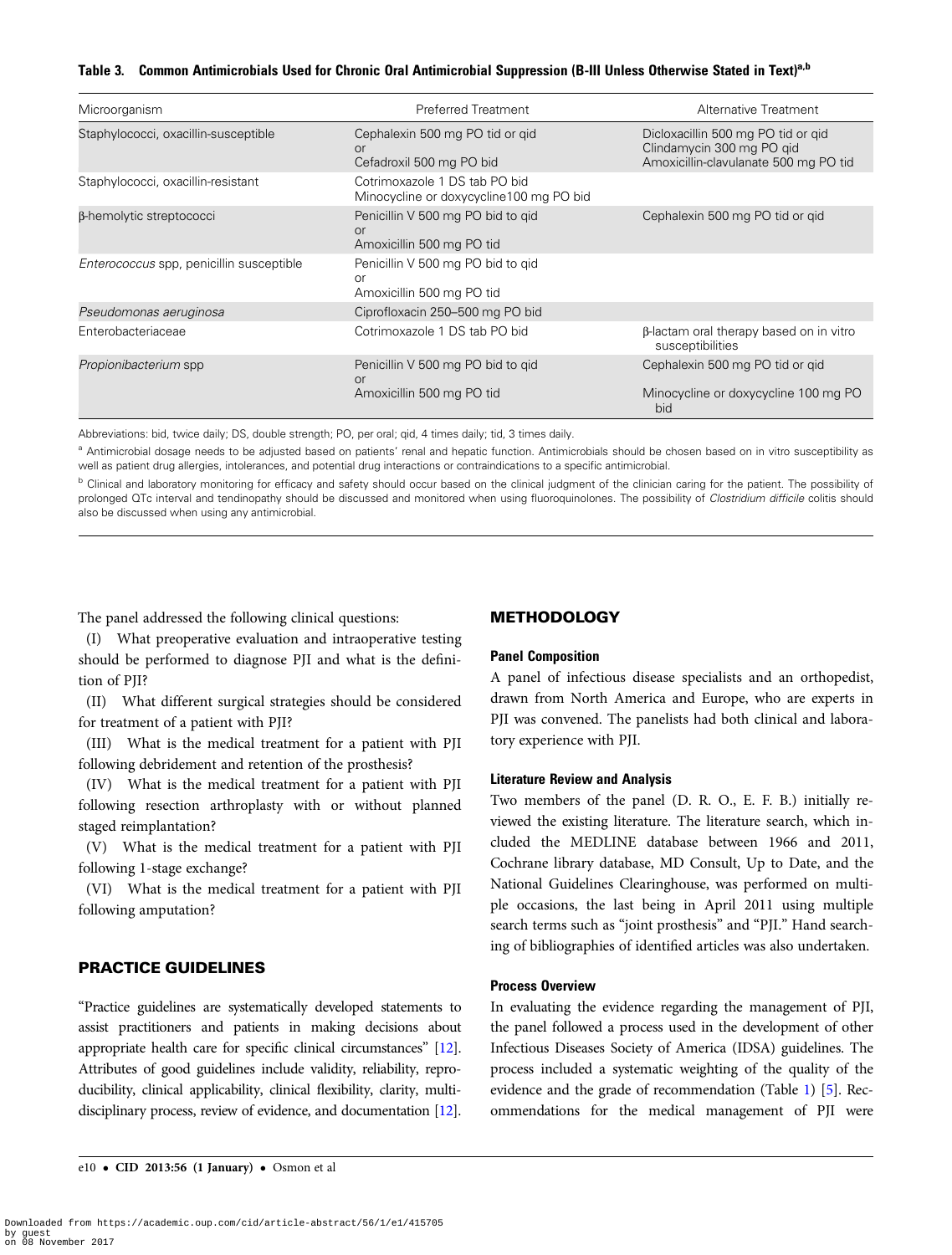derived primarily from case reports, nonrandomized retrospective case series, and 1 single-center randomized clinical trial.

#### Consensus Development Based on Evidence

Two members of the panel (D. R. O., E. F. B.) initially reviewed existing literature and formulated a first draft of the guidelines. This first draft was circulated electronically to all members of the panel for comments and review. D. R. O. and E. F. B. then incorporated these comments into a second and third draft that was reviewed electronically. Topics on which consensus could not be reached were discussed by the panel members electronically, by teleconferences, and in person. All members of the panel approved the final draft. Feedback from external peer reviews was obtained and changes made after review with the entire panel. The guideline was reviewed and approved by the IDSA Standards and Practice Guidelines Committee (SPGC) and the Board of Directors prior to dissemination.

#### Guidelines and Conflicts of Interest

All members of the expert panel complied with the IDSA policy on conflicts of interest, which requires disclosure of any financial or other interest that might be construed as constituting an actual, potential, or apparent conflict. Members of the expert panel were provided IDSA's conflicts of interest disclosure statement and were asked to identify ties to companies developing products that might be affected by promulgation of the guideline. Information was requested regarding employment, consultancies, stock ownership, honoraria, research funding, expert testimony, and membership on company advisory committees. The panel made decisions on a case-by-case basis as to whether an individual's role should be limited as a result of a conflict. Potential conflicts are listed in the "Notes" section at the end of the guideline.

#### Revision Dates

At annual intervals, the panel chair, the SPGC liaison advisor, and the chair of the SPGC will determine the need for revisions to the guideline on the basis of an examination of the current literature. If necessary, the entire panel will be reconvened to discuss potential changes. When appropriate, the panel will recommend revision of the guideline to the SPGC and the IDSA Board for review and approval.

# RECOMMENDATIONS FOR THE DIAGNOSIS AND TREATMENT OF PJIs

# I. What preoperative evaluation and intraoperative testing should be performed to diagnose PJI and what is the definition of PJI? Recommendations

Preoperative Evaluation (Figure [1\)](#page-2-0)

1. Suspect PJI in patients with any of the following (B-III): A sinus tract or persistent wound drainage over a joint prosthesis, acute onset of a painful prosthesis, or any chronic painful prosthesis at any time after prosthesis implantation, particularly in the absence of a pain-free interval in the first few years following implantation or if there is a history of prior wound healing problems or superficial or deep infection.

2. Evaluation of the patient with a possible PJI should include a thorough history and physical examination (C-III). Items that should be obtained in the history include the type of prosthesis, date of implantation, past surgeries on the joint, history of wound healing problems following prosthesis implantation, remote infections, current clinical symptoms, drug allergies and intolerances, comorbid conditions, prior and current microbiology results from aspirations and surgeries, and antimicrobial therapy for the PJI including local antimicrobial therapy (C-III).

3. A test for sedimentation rate or C-reactive protein (CRP) should be performed in all patients with a suspected PJI when the diagnosis is not clinically evident. The combination of an abnormal sedimentation rate and CRP seems to provide the best combination of sensitivity and specificity (A-III).

4. A plain radiograph should be performed in all patients with suspected PJI (A-III).

5. A diagnostic arthrocentesis should be performed in all patients with suspected acute PJI unless the diagnosis is evident clinically and surgery is planned and antimicrobials can be safely withheld prior to surgery. Arthrocentesis is also advised in patients with a chronic painful prosthesis in whom there is an unexplained elevated sedimentation rate or CRP (A-III) or in whom there is a clinical suspicion of PJI. It may not be necessary if in this situation surgery is planned and the result is not expected to alter management. Synovial fluid analysis should include a total cell count and differential leukocyte count, as well as culture for aerobic and anaerobic organisms (A-III). A crystal analysis can also be performed if clinically indicated.

6. In PJI where the patient is medically stable, withholding antimicrobial therapy for at least 2 weeks prior to collecting synovial fluid for culture increases the likelihood of recovering an organism (B-III).

7. Blood cultures for aerobic and anaerobic organisms should be obtained if fever is present, there is an acute onset of symptoms, or if the patient has a condition or suspected condition or concomitant infection or pathogen (eg, Staphylococcus aureus) that would make the presence of a bloodstream infection more likely (B-III).

8. Imaging studies such as bone scans, leukocyte scans, magnetic resonance imaging (MRI), computed tomography (CT), and positron emission tomography (PET) scans should not be routinely used to diagnose PJI (B-III).

#### Intraoperative Diagnosis of PJI

9. Intraoperative histopathological examination of periprosthetic tissue samples is a highly reliable diagnostic test provided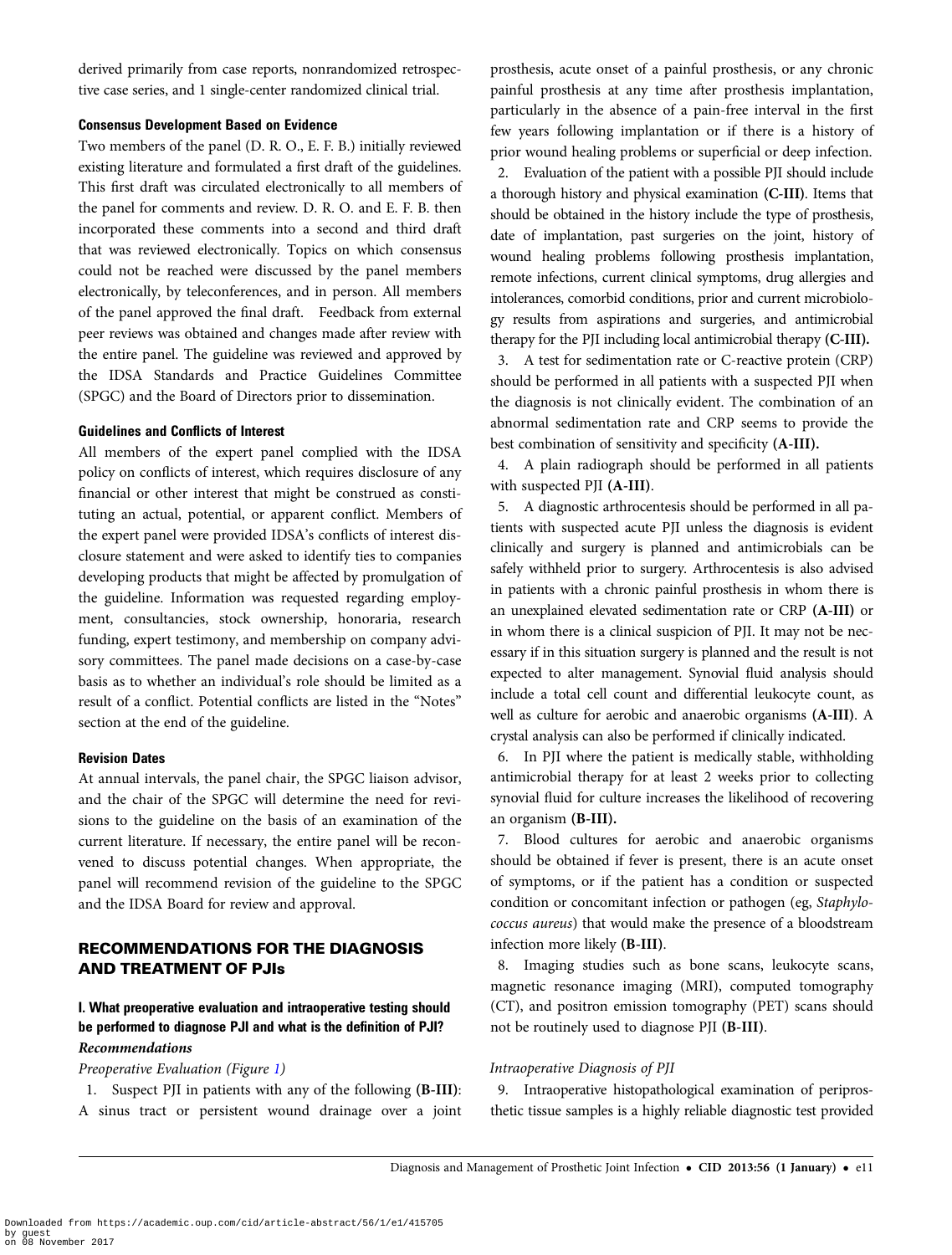that a pathologist skilled in interpretation of periprosthetic tissue is available. It should be performed at the time of revision prosthetic joint surgery, when available, if the presence of infection is in doubt based on the clinical suspicion of the surgeon and the results will affect management, for example, in deciding between revision arthroplasty and 2-stage exchange (B-III).

10. At least 3 and optimally 5 or 6 periprosthetic intraoperative tissue samples or the explanted prosthesis itself should be submitted for aerobic and anaerobic culture at the time of surgical debridement or prosthesis removal to maximize the chance of obtaining a microbiologic diagnosis (B-II).

11. When possible (see above), withholding antimicrobial therapy for at least 2 weeks prior to collecting intraoperative culture specimens increases the yield of recovering an organism (A-II).

#### Definition of PJI

12. The presence of a sinus tract that communicates with the prosthesis is definitive evidence of PJI (B-III).

13. The presence of acute inflammation as seen on histopathologic examination of the periprosthetic tissue at the time of surgical debridement or prosthesis removal as defined by the attending pathologist is highly suggestive evidence of PJI (B-II).

14. The presence of purulence without another known etiology surrounding the prosthesis is definitive evidence of PJI (B-III).

15. Two or more intraoperative cultures or combination of preoperative aspiration and intraoperative cultures that yield the same organism (indistinguishable based on common laboratory tests including genus and species identification or common antibiogram) may be considered definitive evidence of PJI. Growth of a virulent microorganism (eg, S. aureus) in a single specimen of a tissue biopsy or synovial fluid may also represent PJI. One of multiple tissue cultures or a single aspiration culture that yields an organism that is a common contaminant (eg, coagulase-negative staphylococci, Propionibacterium acnes) should not necessarily be considered evidence of definite PJI and should be evaluated in the context of other available evidence (B-III).

16. The presence of PJI is possible even if the above criteria are not met; the clinician should use his/her clinical judgment to determine if this is the case after reviewing all the available preoperative and intraoperative information (B-III).

#### Evidence Summary

#### Diagnosis: Preoperative Evaluation

Classification schemes for PJI are based on the timing of infection after prosthesis implantation and a presumptive mechanism of infection [\[13,](#page-20-0) [14](#page-20-0)]. These schemes may help the clinician decide on treatment options. Infections that occur within 1–3 months after implantation are classified as "early"

whereas infections that occur several months to 1–2 years following prosthesis implantation are classified as delayed. Both types of infection are believed to be acquired most often during prosthesis implantation. Early infections often will present with local signs of cellulitis, erythema, swelling, pain, drainage, and delayed wound healing and may or may not have systemic symptoms such as fever and chills [[4,](#page-20-0) [15\]](#page-20-0). Delayed infection, as well as chronic infection occurring many years after prosthesis insertion, typically presents with vague symptoms such as chronic pain without systemic symptoms as well as a loose prosthesis. These scenarios can be difficult to distinguish from aseptic loosening by history and physical exam. Although any painful prosthesis can represent a PJI, the absence of an obvious mechanical reason for a painful prosthesis in the first few years following implantation, a history of prior wound healing problems, or superficial or deep infection should also raise the suspicion of PJI.

Late infections that occur more than 1–2 years after prosthesis implantation are either due to hematogenous seeding of the prosthesis or a late manifestation of an infection acquired during prosthesis insertion. Hematogenous infections may also occur early after prosthesis insertion [[16\]](#page-20-0). Late infections are often characterized by an acute septic arthritis syndrome with sudden onset of pain in the setting of concomitant or recent infection occurring elsewhere in the body (eg, skin and soft tissue, respiratory tract, or urinary tract infections) [\[13](#page-20-0), [14](#page-20-0), [16](#page-20-0)–[18\]](#page-20-0).

At the time of diagnosis of PJI, information related to the type of prosthesis, date of implantation, past surgeries on the joint, clinical symptoms, drug allergies and intolerances, comorbid conditions, and prior and current antimicrobial therapy for the PJI including local antimicrobial therapy should be obtained by the clinician [[19,](#page-20-0) [20](#page-20-0)].

A variety of laboratory and radiographic tests are available to aid the clinician in the diagnosis of PJI in situations where the diagnosis is unclear [\[21](#page-20-0)–[23\]](#page-20-0). Plain radiographs are obtained in most if not all situations but lack sensitivity and specificity [\[24\]](#page-20-0). They rarely show clear evidence of infection such as transcortical sinus tract but can show other reasons for chronic pain and serve as a baseline for following any diagnostic or therapeutic procedures. Serial exams may be the most helpful. Radionuclide scans, CT, MRI, and FDG PET scanning are rarely utilized due to either their expense, lack of availability, or image distortion due to the prosthesis compared with other tests [\[1,](#page-20-0) [4,](#page-20-0) [22\]](#page-20-0). If any of these tests are utilized, a leukocyte scan in combination with a technetiumlabeled bone scan is the most often used because of availability and reasonable sensitivity and specificity. The utility of the white blood cell count, CRP, and erythrocyte sedimentation rate have been discussed at length by multiple authors [[1](#page-20-0), [4,](#page-20-0) [21](#page-20-0), [25,](#page-20-0) [26\]](#page-20-0). These tests are obviously not necessary to make a

e12 • CID 2013:56 (1 January) • Osmon et al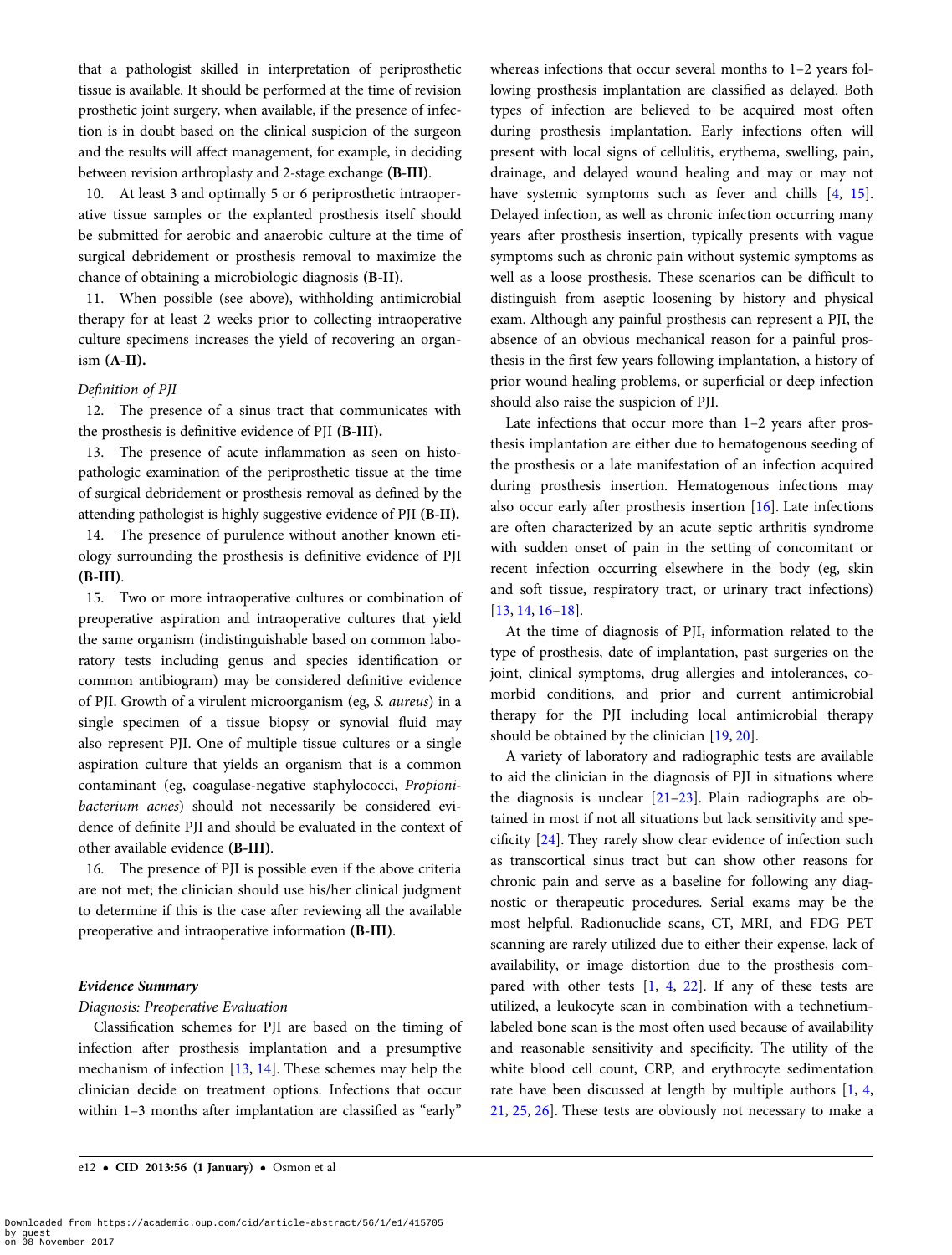diagnosis when infection is evident, for example, when a sinus tract is present or there is an acute septic arthritis. They are nonspecific tests and are associated with a significant falsepositive rate particularly immediately after prosthesis implantation or in patients with inflammatory arthritis [[21\]](#page-20-0). Cutoffs that predict PJI in this setting have recently been proposed but require validation [[27\]](#page-20-0). Baseline values if available may be helpful. CRP seems to be more accurate than the sedimentation rate when evaluating a patient with a painful prosthesis and suspected chronic PJI [\[21](#page-20-0), [26](#page-20-0), [28,](#page-20-0) [29\]](#page-20-0). Combining both the sedimentation rate and the CRP so that either both are positive or both are negative may provide the best combination of positive and negative predictive values [\[21](#page-20-0), [28](#page-20-0)–[30](#page-20-0)]. There are much less data on the use of interleukin 6 (IL-6) and procalcitonin, although IL-6 looks very promising [[26,](#page-20-0) [31,](#page-20-0) [32\]](#page-20-0). Blood cultures to exclude concomitant bacteremia should be obtained if the patient is febrile, has a clinical condition or concomitant infection, or has a pathogen known to cause metastatic infection (eg, S. aureus) that would make bacteremia more likely. Suspicion of infective endocarditis or the presence of a cardiac pacemaker, for example, should also warrant the consideration of obtaining blood cultures and, depending on the level of suspicion of the presence of infective endocarditis, a transesophageal echocardiogram.

Synovial fluid obtained by preoperative aspiration can be submitted for cell count and differential, Gram stain, and aerobic and anaerobic culture. A diagnostic arthrocentesis should be performed in all patients with a suspected acute PJI unless the diagnosis is evident clinically and surgery is planned and antimicrobials can be withheld prior to surgery. Arthrocentesis is also advised in patients with a chronic painful prosthesis in whom there is an elevated sedimentation rate or CRP level or in whom there is a high clinical suspicion of PJI. It may not be necessary in this situation if surgery is planned and the result is not expected to alter management [\[19](#page-20-0), [21,](#page-20-0) [22,](#page-20-0) [30](#page-20-0), [33\]](#page-20-0). A synovial fluid leukocyte differential of >65% neutrophils or a leukocyte count of >1700 cells/μL had 97% and 94% sensitivity, respectively, to detect infection in a total knee replacement in patients without underlying inflammatory joint disease and who were more than 6 months from TKA implantation [[34\]](#page-20-0). This cutoff is much lower than that used to suggest infection in native joint septic arthritis. In all patients with a THA-associated infection in a recent study, a leukocyte count of 4200 cells/ μL had a sensitivity of 84% and a specificity of 93% to detect PJI [[35\]](#page-20-0). Its utility in other types of prostheses is the subject of ongoing research. A synovial fluid leukocyte count >27 800 cells/μL and differential of 89% polymorphonuclear neutrophils has recently been shown to be predictive of TKA infection in the early postoperative period [\[27](#page-20-0)]. Thus the cell count and its ability to predict infection must be interpreted in light of the type of prosthesis and the time from prosthesis implantation.

#### Diagnosis: Intraoperative Evaluation

Intraoperative histopathological examination of the periprosthetic tissue has a relatively high sensitivity (>80%) and specificity (>90%) and is used to decide if revision arthroplasty vs resection arthroplasty should be performed when a skilled pathologist is available and the preoperative evaluation has failed to confirm PJI [\[21,](#page-20-0) [30,](#page-20-0) [36](#page-20-0)–[38](#page-21-0)]. Unfortunately, the results can be dependent on appropriate sampling of the tissue harboring the infection and the expertise of the pathologist since not all centers will have pathologists who are experienced in this type of histopathologic analysis. There are recent data suggesting that acute inflammation is less common in infection due to low-virulence organisms [[39\]](#page-21-0).

At least 3 and optimally 5 or 6 periprosthetic intraoperative samples from the most suspicious areas of tissue as deemed by the orthopedic surgeon should be obtained for aerobic and anaerobic culture for the optimal diagnosis of PJI [\[40,](#page-21-0) [41\]](#page-21-0). Submitting fewer than 5–6 specimens leads to a decrease in sensitivity of culture as a diagnostic test. There is no standard time that microbiology laboratories incubate periprosthetic tissue specimens. The optimal duration of incubation of periprosthetic tissue specimens is unknown, but prolonged incubation of up to 14 days may help with pathogen isolation, particularly Propionibacterium species, a common pathogen in total shoulder arthroplasty infection [[42\]](#page-21-0). Novel processing techniques may also help with pathogen identification [\[43\]](#page-21-0). When possible, withholding antimicrobial therapy for at least 2 weeks prior to collecting the specimens increases the yield of recovering an organism [[41\]](#page-21-0). The decision to withhold antimicrobial prophylaxis at the time of revision total joint surgery to optimize tissue culture ascertainment should be based on the preoperative risk of PJI. If the risk is low based on the results of the history, exam, sedimentation rate, CRP level, and preoperative aspiration, then antimicrobial prophylaxis should be given normally according to standard guidelines. If the risk of PJI is high, then withholding antimicrobial prophylaxis prior to revision total joint surgery seems appropriate to maximize the yield of tissue cultures. The explanted prosthesis itself can also be submitted for Sonification and subsequent aerobic and anaerobic culture. Sonication has been used to dislodge bacteria from the surface of the prosthesis, and culture of the prosthesis ultrasonicate can improve the sensitivity of aerobic and anaerobic culture compared to traditional tissue culture [[41](#page-21-0), [44\]](#page-21-0). The sensitivity of a periprosthetic sonicate-fluid culture for the diagnosis of prosthetic hip and knee infection was higher than that of culturing a single sample of periprosthetic tissue, namely, 78.5% compared with 60.8%  $(P < .001)$  in the original study utilizing this technique [\[41\]](#page-21-0). This technique is not validated for the isolation of fungal and mycobacterial organisms. The Gram stain is not routinely useful as a diagnostic test owing to low sensitivity on tissue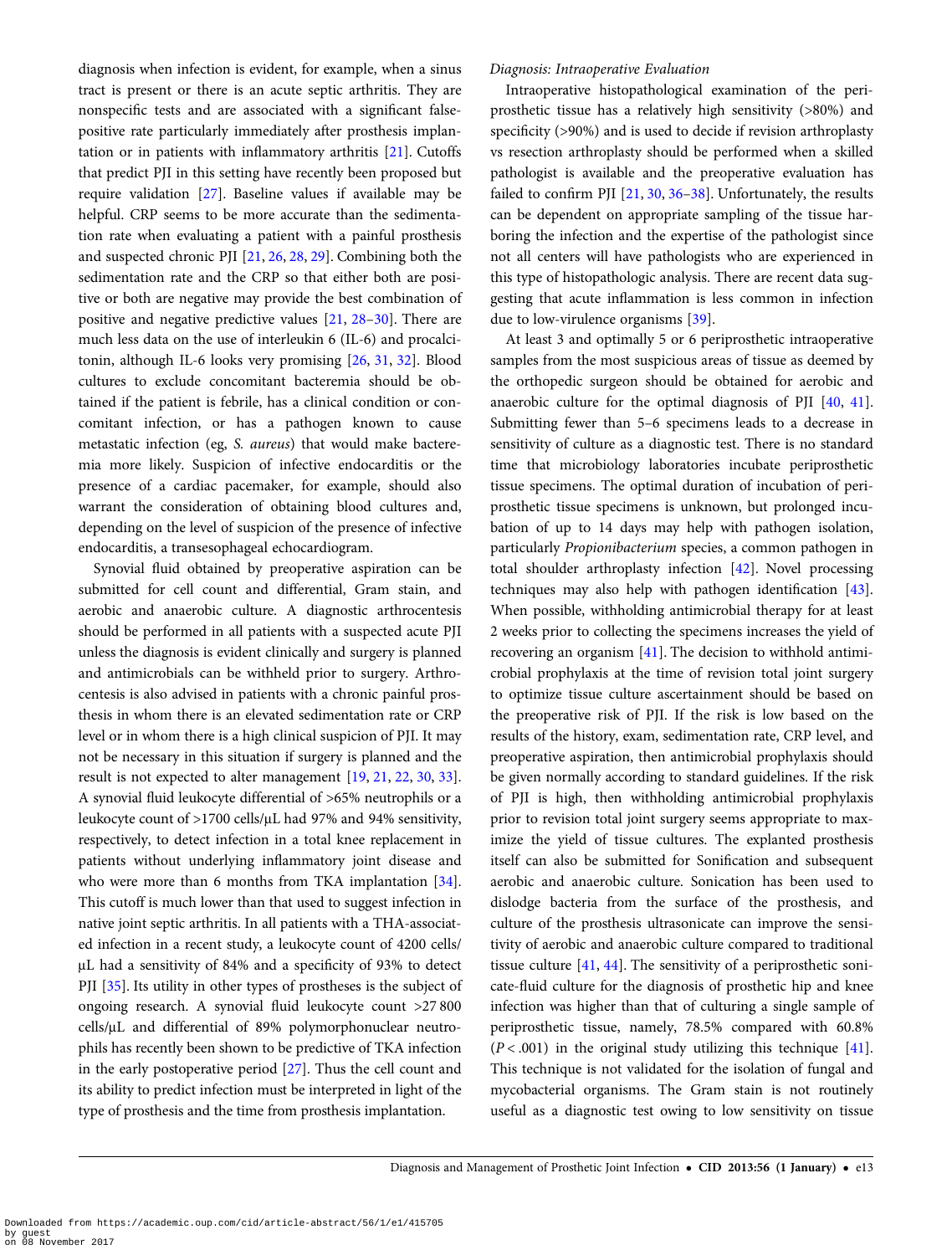specimens but has increased sensitivity on ultrasonicate fluid [\[40](#page-21-0), [41](#page-21-0), [45,](#page-21-0) [46\]](#page-21-0). As with other uses, false-positive Gram stains due to laboratory contamination have been reported [\[47](#page-21-0)]. In the situation of a positive Gram stain and negative tissue cultures, the clinician will need to decide after review of the clinical circumstances of the specific case, including the use of prior antimicrobial therapy, and discussion with the microbiology laboratory if the Gram stain result is helpful in tailoring antimicrobial therapy. Rapid diagnostic tests such as polymerase chain reaction are still not yet available for routine clinical application [[48](#page-21-0)–[50](#page-21-0)].

#### Definition of PJI

There is no standard definition of what constitutes PJI; therefore, interpretation of the literature related to the treatment of these infections is difficult [[51\]](#page-21-0). The diagnosis of PJI is obvious if multiple cultures from specimens surrounding the prosthesis yield identical microorganisms, if the prosthesis ultrasonicate fluid is positive, if purulence is observed surrounding the prosthesis without another known etiology such as a failed metal-on-metal arthroplasty [[52](#page-21-0)], or if a sinus tract that communicates with the prosthetic device is present. The diagnosis of PJI can be more difficult if typical signs or symptoms of infection are lacking. For instance, the presence of periprosthetic loosening of a joint arthroplasty or joint pain can be the result of occult infection or other noninfectious etiologies. The presence of acute inflammation consistent with infection on histopathological examination (as determined by a pathologist) is highly suggestive evidence of the presence of PJI (though it should be noted that there are multiple definitions of what constitutes acute inflammation of periprosthetic tissues at the time of revision arthroplasty and significant variability among pathologists in the interpretation of these specimens) [[21,](#page-20-0) [36](#page-20-0)–[38,](#page-21-0) [53](#page-21-0)]. The panel is of the opinion that 2 or more positive cultures from intraoperative specimens represent definitive evidence of infection. Although a study by Atkins et al found an optimal posttest probability of infection with 3 or more positive cultures, they also demonstrated that at the time of revision hip or knee surgery, compared with histopathologic evidence of infection, 2 positive intraoperative cultures provided acceptable sensitivity and specificity without requiring an impractical amount of tissue specimens to be processed by the laboratory [\[40\]](#page-21-0). A single positive periprosthetic tissue culture that yields an organism that is a common contaminant (eg, coagulase-negative staphylococci, Propionibacterium acnes) should not necessarily be considered evidence of definite PJI and should be evaluated in the context of other available evidence [[40,](#page-21-0) [51\]](#page-21-0). The clinician should use clinical judgment when the presence of PJI is not obvious and decide if infection is present after reviewing the history, exam, and preoperative and intraoperative tests.

# II. What different surgical strategies should be considered for treatment of a patient with PJI?

#### Recommendations

17. The ultimate decision regarding surgical management should be made by the orthopedic surgeon with appropriate consultation (eg, infectious diseases, plastic surgery) as necessary (C-III).

18. Patients diagnosed with a PJI who have a well-fixed prosthesis without a sinus tract who are within approximately 30 days of prosthesis implantation or fewer than 3 weeks of onset of infectious symptoms should be considered for a debridement and retention of prosthesis strategy (Figure [2;](#page-4-0) A-II). Patients who do not meet these criteria but for whom alternative surgical strategies are unacceptable or high risk may also be considered for a debridement and retention strategy, but relapse of infection is more likely (B-III).

19. A 2-stage exchange strategy is commonly used in the United States and is indicated in patients who are not candidates for a 1-stage exchange who are medically able to undergo multiple surgeries and in whom the surgeon believes reimplantation arthroplasty is possible, based on the existing soft tissue and bone defects (Figure [3](#page-5-0); B-III). Obtaining a prerevision sedimentation rate and CRP is recommended by the panel to assess the success of treatment prior to reimplantation (C-III). The panel believes that in selected circumstances, more than one 2-stage exchanges can be successful if the first one fails (C-III).

20. A 1-stage or direct exchange strategy for the treatment of PJI is not commonly performed in the United States but may be considered in patients with a THA infection who have a good soft tissue envelope provided that the identity of the pathogens is known preoperatively and susceptible to oral antimicrobials with excellent oral bioavailability. There may be a greater risk of failure if bone grafting is required and effective antibiotic impregnated bone cement cannot be utilized (Figure [3](#page-5-0); C-III).

21. Permanent resection arthroplasty may be considered in nonambulatory patients; patients with limited bone stock, poor soft tissue coverage, or infections due to highly resistant organisms for which there is limited medical therapy; patients with a medical condition precluding multiple major surgeries; or patients who have failed a previous 2-stage exchange in which the risk of recurrent infection after another staged exchange is deemed unacceptable (Figure [4](#page-6-0); B-III).

22. Amputation should be the last option considered but may be appropriate in selected cases. Except in emergent cases, referral to a center with specialist experience in the management of PJI is advised before amputation is carried out (Figure [4;](#page-6-0) B-III).

#### Evidence Summary

The most commonly used surgical treatments for PJI include debridement and retention of the prosthesis, 1- or 2-stage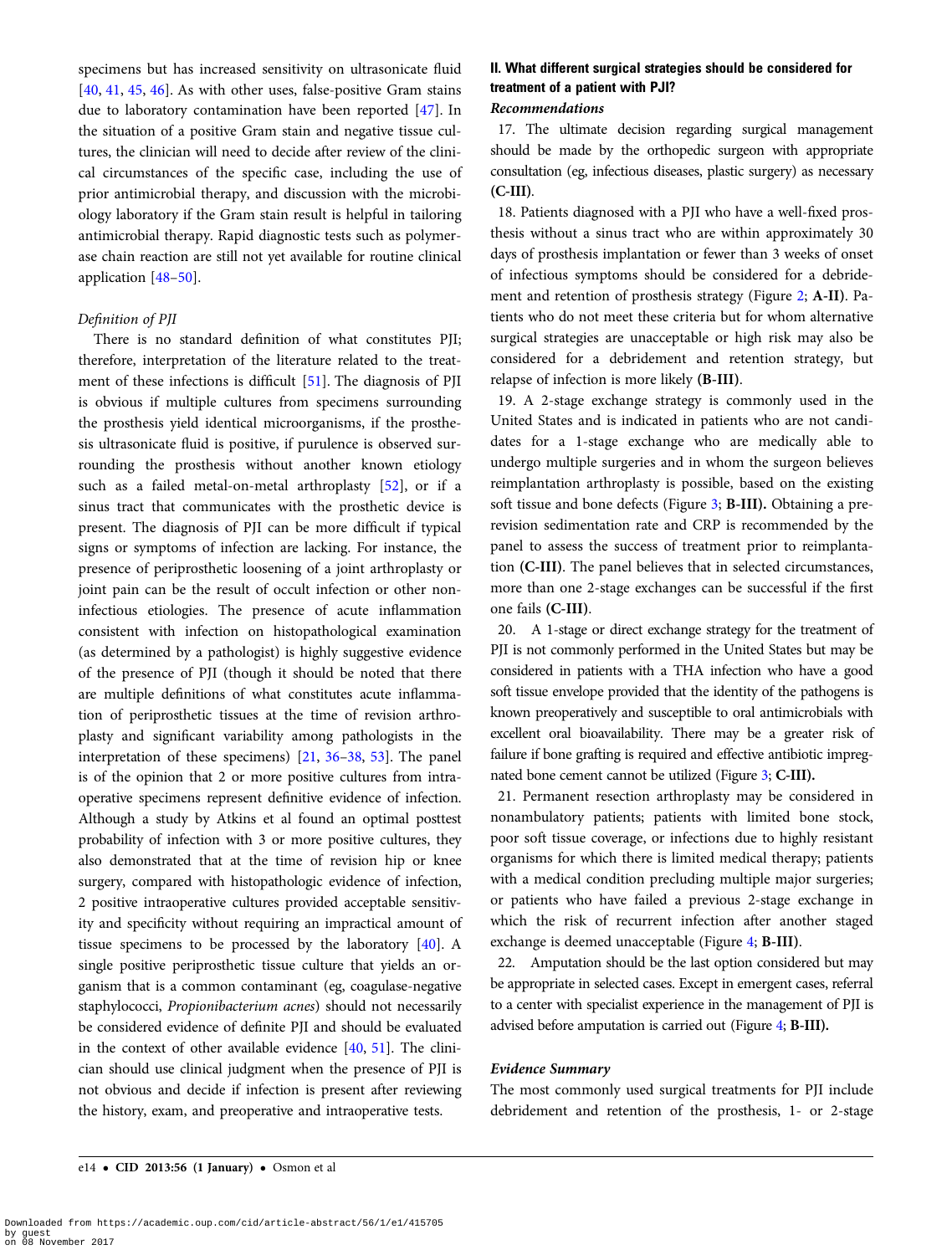(staged) exchange, resection arthroplasty, arthrodesis, and amputation [[54\]](#page-21-0). There are no published randomized clinical trials to address optimal selection of these surgical procedures. The available data consist of single-center noncomparative cohort studies and a decision analysis based on these cohort studies [[55\]](#page-21-0). Infectious disease clinicians should work closely with the orthopedist to determine the ultimate surgical strategy selected for an individual patient.

Many factors influence the ultimate surgical management chosen for a given patient. Examples of these factors could include duration of symptoms, joint age (early, delayed, or late), infecting pathogen and its susceptibility pattern, prosthesis stability, and the patient's preexisting medical comorbidities. Other factors, such as the quality of the periprosthetic soft tissue, the options available for successful reconstructive surgery after resection arthroplasty, the expertise of the clinician(s), and the patient's preferences, also influence the surgical management.

The panel reviewed available published data on the surgical management of THA and TKA. Figures  $1-3$  $1-3$  $1-3$  show treatment algorithms for initial surgical management following these procedures that are based on published data and the panel's expert opinion. The final operative decision is up to the treating orthopedic surgeon after consultation with the patient.

Debridement without removal of the infected prosthesis can be done via either an open arthrotomy or arthroscopy [\[55](#page-21-0)–[80](#page-22-0)]. Open arthrotomy allows for an extensive debridement and polyethylene liner exchange and is the most extensively described technique. There are increasing data that arthroscopy provides worse outcomes compared with open arthrotomy [[62](#page-21-0), [76\]](#page-21-0). Debridement of the infected prosthesis without removal of the prosthetic joint is associated with a success rate of 14%–100% [[56](#page-21-0)–[58](#page-21-0), [60](#page-21-0)–[62,](#page-21-0) [64,](#page-21-0) [66](#page-21-0)–[74,](#page-21-0) [76](#page-21-0)–[78,](#page-22-0) [81](#page-22-0)–[84](#page-22-0)]. This surgical modality is typically reserved for patients with a well-fixed prosthesis with early postoperative PJI (<30 days) or patients with short duration of symptoms in hematogenous infection. There is an increased risk of treatment failure reported in patients with a sinus tract  $[2, 67]$  $[2, 67]$  $[2, 67]$  $[2, 67]$  and infections due to certain organisms such as S. aureus when not treated with a rifampin combination [\[67](#page-21-0)], methicillin-resistant S. (MRSA), and gram-negative organisms [\[85](#page-22-0)–[90](#page-22-0)]. Treatment failure following debridement and retention includes meeting the definition of infection mentioned previously as well as persistent pain that is intolerable to the patient. Following an algorithmic approach seems to provide benefit in outcome and is encouraged by the panel, although different algorithms exist and individual judgment must be used in all situations [\[2,](#page-20-0) [80,](#page-22-0) [83](#page-22-0), [85](#page-22-0), [88,](#page-22-0) [91\]](#page-22-0). There have been recent reports suggesting there may be a worse outcome for 2-stage exchange procedures following a failed debridement and retention procedure. Further data on this are warranted to help clinicians decide on the overall utility of the debridement and retention strategy [[84,](#page-22-0) [92\]](#page-22-0).

A 1-stage exchange or revision procedure involves excision of all prosthetic components and poly methyl methacrylate cement, debridement of devitalized bone and soft tissues, prosthesis removal, and implantation of a new prosthesis. This procedure is associated with a success rate of 80%–90% in patients with THA infection and its success is likely attributable to the extent of the debridement [\[93](#page-22-0)–[95](#page-22-0)]. Most series use antibiotic impregnated cement to fix the new prosthesis [\[94,](#page-22-0) [96](#page-22-0)]. A recent decision analysis favored direct exchange over 2-stage exchange [\[95\]](#page-22-0). There are much fewer data for the use of this procedure for prosthetic joints other than a THA or without antibiotic impregnated cement and with bone graft [\[94](#page-22-0), [97](#page-22-0)–[99\]](#page-22-0). There is more literature on the utilization of this procedure from European than US institutions for THA infection. This difference may be owing to a low number of patients in the United States that are eligible for this type of procedure [\[100](#page-22-0)]. Published criteria for these procedures have included a relatively healthy patient with adequate bone stock and soft tissues, and patients with an easily treatable organism, which usually has been defined as streptococci other than enterococci, methicillin-sensitive staphylococci, and nonpseudomonal gram-negative organisms. Enterococci and fungal organisms, as well as infection due to small-colony variants, have been thought to be difficult to treat [[2](#page-20-0), [88,](#page-22-0) [94,](#page-22-0) [101\]](#page-22-0). The panel believes that the pathogen at a minimum should be susceptible to oral agents with excellent bioavailability. One-stage exchange is typically not recommended in patients with a sinus tract. Potential advantages of this single exchange procedure result from saving the patient and the healthcare system an additional surgery, and include lower morbidity rate and lower cost [[91,](#page-22-0) [95\]](#page-22-0).

Staged exchange or 2-stage exchange is most often used in the United States for the treatment of chronic PJI associated with prosthesis loosening [[102](#page-22-0)–[116](#page-22-0)]. This procedure is reported to have an overall incidence of success of 87% in a recent review [[4](#page-20-0)]. This strategy involves removal of all infected prosthetic components and cement followed by debridement of infected periprosthetic tissue. Local antimicrobial-impregnated cement and devices are commonly used in the treatment of PJI. The antibiotic-impregnated cement is either premixed or mixed with an antimicrobial by the surgeon in the operating room. The clinician should be aware of the potential for systemic toxicity of local antimicrobial delivery devices, although this rarely occurs [[112](#page-22-0), [115\]](#page-22-0). Antimicrobial impregnated static or articulating spacers are often used to manage dead space and deliver local antimicrobial therapy until a permanent prosthesis is placed [[108](#page-22-0), [117](#page-23-0)]. Some panel members do not recommend spacers for MRSA infection, infection due to small-colony variants, or fungi as they believe that the use of spacers in these settings may be detrimental to the eradication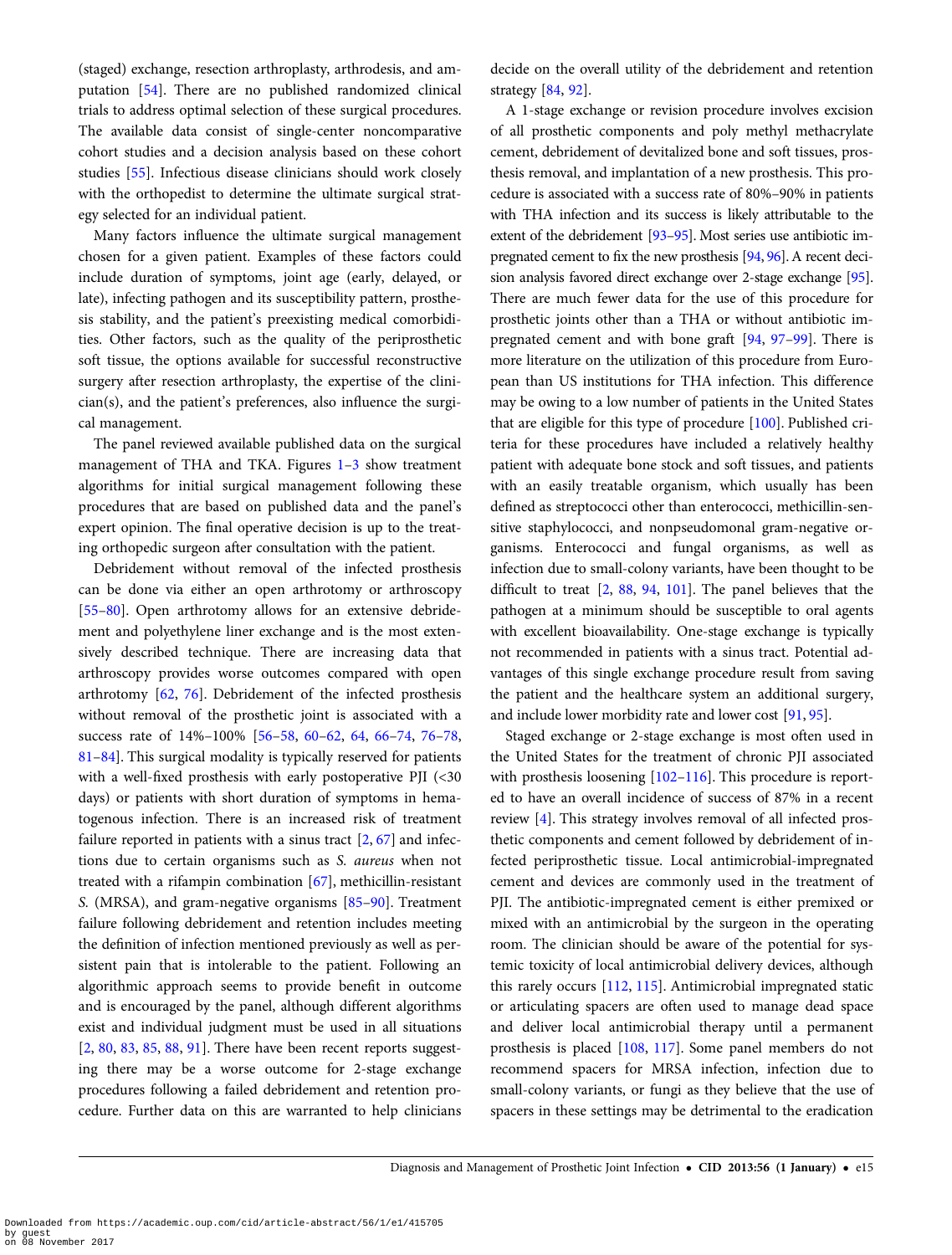of infection (W. Z.) [[2](#page-20-0), [118\]](#page-23-0). Reports of successful use of spacers for MRSA PJI have been published [\[119\]](#page-23-0). The time from resection arthroplasty to reimplantation varies significantly from 2 weeks to several months. The use of antibioticimpregnated cement and spacers has not been evaluated in randomized controlled trials [[105](#page-22-0), [108](#page-22-0)]. Systemic antimicrobials are administered following resection for 4–6 weeks in many centers (Table [2](#page-7-0)). Selected centers use the serum bactericidal test to guide proper dosing of antimicrobial therapy. None of the panel members have any experience using the serum bactericidal titer for this indication [[120\]](#page-23-0).

A delayed or second stage then occurs when a new prosthesis is reimplanted, weeks to months after resection arthroplasty, depending on the type of prosthesis. Both cemented and noncemented prostheses are utilized depending on the technical factors. The US Food and Drug Administration has approved several aminoglycoside-containing cements for fixation of the prosthesis at the time of reimplantation [[107\]](#page-22-0).

Ideal patients for this strategy are patients with chronic infections with adequate bone stock, who are medically fit and willing to undergo at least 2 surgeries [\[2,](#page-20-0) [4,](#page-20-0) [121](#page-23-0)–[123](#page-23-0)]. Patients with sinus tracts or with difficult-to-treat organisms such as MRSA, enterococci, and Candida species would also potentially qualify for this procedure. In earlier cohort studies, early reimplantation within 3 weeks after resection resulted in a higher failure rate [\[110\]](#page-22-0). Cohort studies from Europe revealed a favorable outcome with reimplantation within 2–6 weeks while systemic antimicrobials are still being administered in selected situations when the infection is not due to MRSA, enterococci, multidrug-resistant gram-negative organisms [\[2\]](#page-20-0). Delayed reimplantation after 4–6 weeks of intravenous antimicrobial therapy and an antibiotic-free period of 2–8 weeks has been highly successful. This strategy is used frequently in the United States [[13,](#page-20-0) [104,](#page-22-0) [106](#page-22-0), [120](#page-23-0)]. The use of an articulating spacer may allow for a more extended antibiotic-free period without an effect on the functional outcome. More recent cases series describe a successful outcome with very short or no intravenous antimicrobial therapy when antimicrobial impregnated spacers are used, although the panel does not currently recommend this approach [\[109,](#page-22-0) [113\]](#page-22-0). Earlier reimplantation or the use of an articulating spacer may improve function, especially in the knee joint.

The period of time between resection arthroplasty and reimplantation can be used to evaluate for residual infection by clinical assessment and laboratory tests as well as intraoperative inspection and pathologic review of the periprosthetic tissue at the time of reimplantation. The panel does recommend obtaining a prerevision sedimentation rate and CRP to assess the success of treatment prior to reimplantation. Although recent studies suggest that a persistently elevated CRP level and sedimentation rate may not be accurate in predicting

persistent PJI after resection arthroplasty, the need for subsequent debridement must be interpreted in the context of the entire clinical picture when deciding timing of reimplantation [\[124](#page-23-0)–[126](#page-23-0)]. Synovial fluid examination and joint aspirate cultures prior to reimplantation have been advocated by some investigators [[125](#page-23-0)–[127\]](#page-23-0).The panel did not endorse this testing in all patients but thought it could be used in selected cases when the clinician was concerned about persistent infection. In cases of suspected infection based on preoperative and intraoperative findings by the surgeon or a pathologist's review of periprosthetic tissue for acute inflammation at the time of delayed reimplantation, another debridement is typically performed [\[53\]](#page-21-0). If infection reoccurs again after a 2-stage exchange has been accomplished, the success rate with a second 2-stage exchange attempt may be lower than with the first attempt [\[102,](#page-22-0) [116,](#page-22-0) [128](#page-23-0)–[130](#page-23-0)]. The panel believes, however, that in selected circumstances a second 2-stage exchange can be successful.

Permanent resection arthroplasty involves the resection of the infected prosthesis without reimplantation [\[94](#page-22-0), [131](#page-23-0)–[136\]](#page-23-0). After TKA resection, the knee may be arthrodesed to allow weight bearing. Arthrodesis can be accomplished with either an external fixator or intramedullary nail [[137](#page-23-0), [138](#page-23-0)]. Currently these procedures have limited indications. They have been utilized in nonambulatory patients; patients with limited bone stock, poor soft tissue coverage, or infections due to highly resistant organisms for which there is no or limited medical therapy; patients with a medical condition precluding major surgery; or patients who have failed 2-stage exchange in which the risk of recurrent infection after a staged exchange is deemed unacceptable. This procedure often is done in an effort to avoid amputation in ambulatory patients. It is usually followed by administration of 4–6 weeks of intravenous antimicrobials or highly bioavailable oral antimicrobials. Eradication of infection occurs in 60%–100% of cases, which is less than the reported efficacy of staged exchange. This difference of outcome may be due to selection bias.

Amputation may be required in selected cases such as the presence of necrotizing fasciitis not responding to debridement alone, severe bone loss, the inability or failure to achieve soft tissue coverage, or if a prior attempt at resection arthroplasty to control infection has failed [\[4](#page-20-0), [139](#page-23-0)–[142](#page-23-0)]. This procedure can also be considered if the patient's long-term functional outcome would be better with amputation rather than resection arthroplasty or arthrodesis (eg, some nonambulatory patients).

# III. What is the medical treatment for a patient with PJI following debridement and retention of the prosthesis? Recommendations Staphylococcal PJI

23. Two to 6 weeks of a pathogen-specific intravenous antimicrobial therapy (Table [2\)](#page-7-0) in combination with

e16 • CID 2013:56 (1 January) • Osmon et al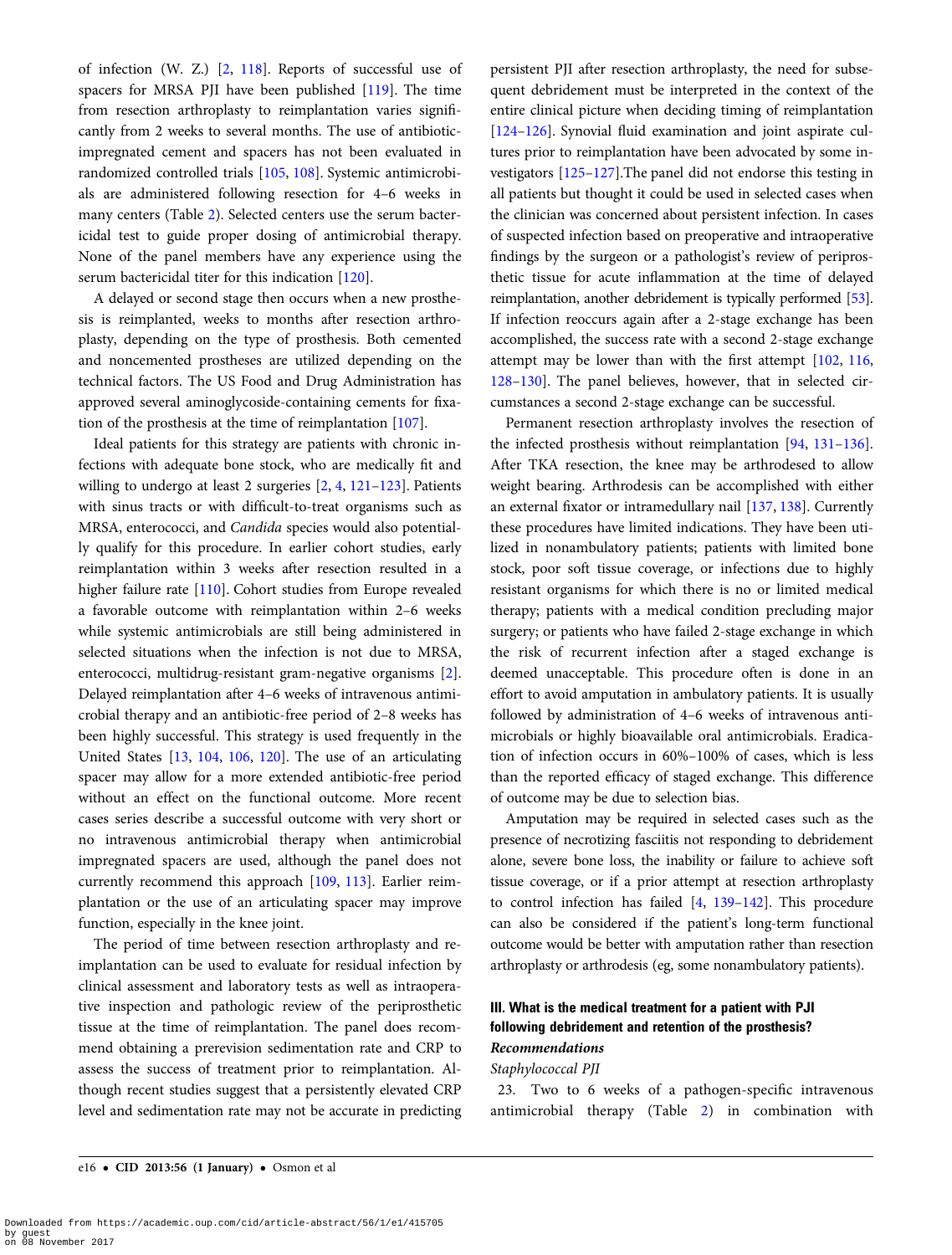rifampin 300–450 mg orally twice daily followed by rifampin plus a companion oral drug for a total of 3 months for a THA infection and 6 months for a TKA infection (A-I). Total elbow, total shoulder, and total ankle infections may be managed with the same protocols as THA infections (C-III). Recommended oral companion drugs for rifampin include ciprofloxacin (A-I) or levofloxacin (A-II). Secondary companion drugs to be used if in vitro susceptibility, allergies, intolerances, or potential intolerances support the use of an agent other than a quinolone include but are not limited to co-trimoxazole (A-II), minocycline or doxycycline (C-III), or oral first-generation cephalosporins (eg, cephalexin) or antistaphylococcal penicillins (eg, dicloxacillin; C-III). If rifampin cannot be used because of allergy, toxicity, or intolerance, the panel recommends 4–6 weeks of pathogen-specific intravenous antimicrobial therapy (B-III).

24. Monitoring of outpatient intravenous antimicrobial therapy should follow published guidelines (A-II) [\[6\]](#page-20-0).

25. Indefinite chronic oral antimicrobial suppression may follow the above regimen with cephalexin, dicloxacillin, cotrimoxazole, or minocycline based on in vitro susceptibility, allergies, or intolerances (Table [3](#page-9-0); B-III). Rifampin alone for chronic suppression is not recommended and rifampin combination therapy is also not generally recommended. One member of the panel uses rifampin combination therapy for chronic suppression in selected situations (A. R. B.).The recommendation regarding using suppressive therapy after rifampin treatment was not unanimous (W. Z., D. L.). Clinical and laboratory monitoring for efficacy and toxicity is advisable (Table [3](#page-9-0)). The decision to offer chronic suppressive therapy must take into account the individual circumstances of the patient including the ability to use rifampin in the initial phase of treatment, the potential for progressive implant loosening and loss of bone stock, and the hazards of prolonged antibiotic therapy; it is therefore generally reserved for patients who are unsuitable for, or refuse, further exchange revision, excision arthroplasty, or amputation.

#### PJI Due to Other Organisms

26. Four to 6 weeks of pathogen-specific intravenous or highly bioavailable oral antimicrobial therapy (Table [2;](#page-7-0) B-II). 27. Monitoring of outpatient intravenous antimicrobial therapy should follow published guidelines (A-II) [\[6\]](#page-20-0).

28. Indefinite chronic oral antimicrobial suppression may follow the above regimens (Table [3](#page-9-0)) based on in vitro sensitivities, allergies, and intolerances (B-III). Chronic suppression after fluoroquinolone treatment of gram-negative bacilli was not unanimously recommended (W. Z., D. L.). Clinical and laboratory monitoring for efficacy and toxicity is advisable (Table [3\)](#page-9-0). Similar considerations regarding hazards and effectiveness apply to those above.

#### Evidence Summary

Following debridement and retention of staphylococcal PJI, the panel advocates the use of a combination of a β-lactam or vancomycin with rifampin for 2–6 weeks, assuming the organisms are susceptible in vitro to these antimicrobials and rifampin can be utilized safely (Table [2](#page-7-0)) [\[74](#page-21-0), [78](#page-22-0)]. Rifampin should always be used in combination with other antimicrobials because of its activity against biofilm organisms and because of a high rate of emergence of resistance if used as monotherapy [\[2,](#page-20-0) [77,](#page-22-0) [143](#page-23-0)]. If the staphylococci are oxacillin susceptible, nafcillin, oxacillin, or cefazolin are appropriate intravenous companion drugs for rifampin. The use of ceftriaxone for oxacillin-susceptible staphylococci is discussed elsewhere (resection arthroplasty). If the isolate is oxacillin resistant, vancomycin is the primary companion drug of choice [\[78](#page-22-0)]. If the organism is resistant to both oxacillin and vancomycin, or if the patient is allergic or intolerant to these drugs, alternatives include daptomycin or linezolid [\[88,](#page-22-0) [144](#page-23-0)–[148](#page-23-0)]. Although vancomycin has well-known potential toxicities including leukopenia, ototoxicity, and, rarely, nephrotoxicity, it must be remembered that linezolid has been associated with cytopenias, peripheral neuropathy, and optic neuritis and serotonin syndrome in patients treated concurrently with monoamine oxidase inhibitors or serotonin reuptake inhibitors and lactic acidosis [[149](#page-23-0)–[155](#page-23-0)]. Severe anemia may also be more common in patients with preexisting anemia prior to the use of linezolid [\[156](#page-23-0)]. In addition, one article has suggested that the concomitant use of rifampin may decrease levels of linezolid [\[150\]](#page-23-0). However, other authors have suggested that this combination is efficacious in humans and experimental models [\[147,](#page-23-0) [157\]](#page-23-0). There is even less published experience with daptomycin [\[158](#page-23-0)–[163](#page-24-0)]. Monitoring for daptomycin toxicity including rhabdomyolysis, neuropathy, and eosinophilic pneumonia is important [[6](#page-20-0), [164](#page-24-0)]. It is recommended that statins be stopped, if possible, while administering daptomycin. Emergence of daptomycin resistance on therapy to daptomycin has occurred [[163,](#page-24-0) [165](#page-24-0)]. Emergence of daptomycin resistance was not observed in a recent experimental model [[158](#page-23-0)]. In addition, with daptomycin doses corresponding to 6 mg/kg in humans, no emergence of rifampin resistance was observed when both drugs were used in combination. For patients with nonstaphylococcal PJI treated with debridement and retention, the panel agrees on using an induction course of intravenous antimicrobial therapy or highly available oral therapy as outlined in Table [2](#page-7-0) based on in vitro sensitivity testing. The use of quinolones after debridement and retention for susceptible aerobic gram-negative PJI may improve the outcome [[166,](#page-24-0) [167](#page-24-0)].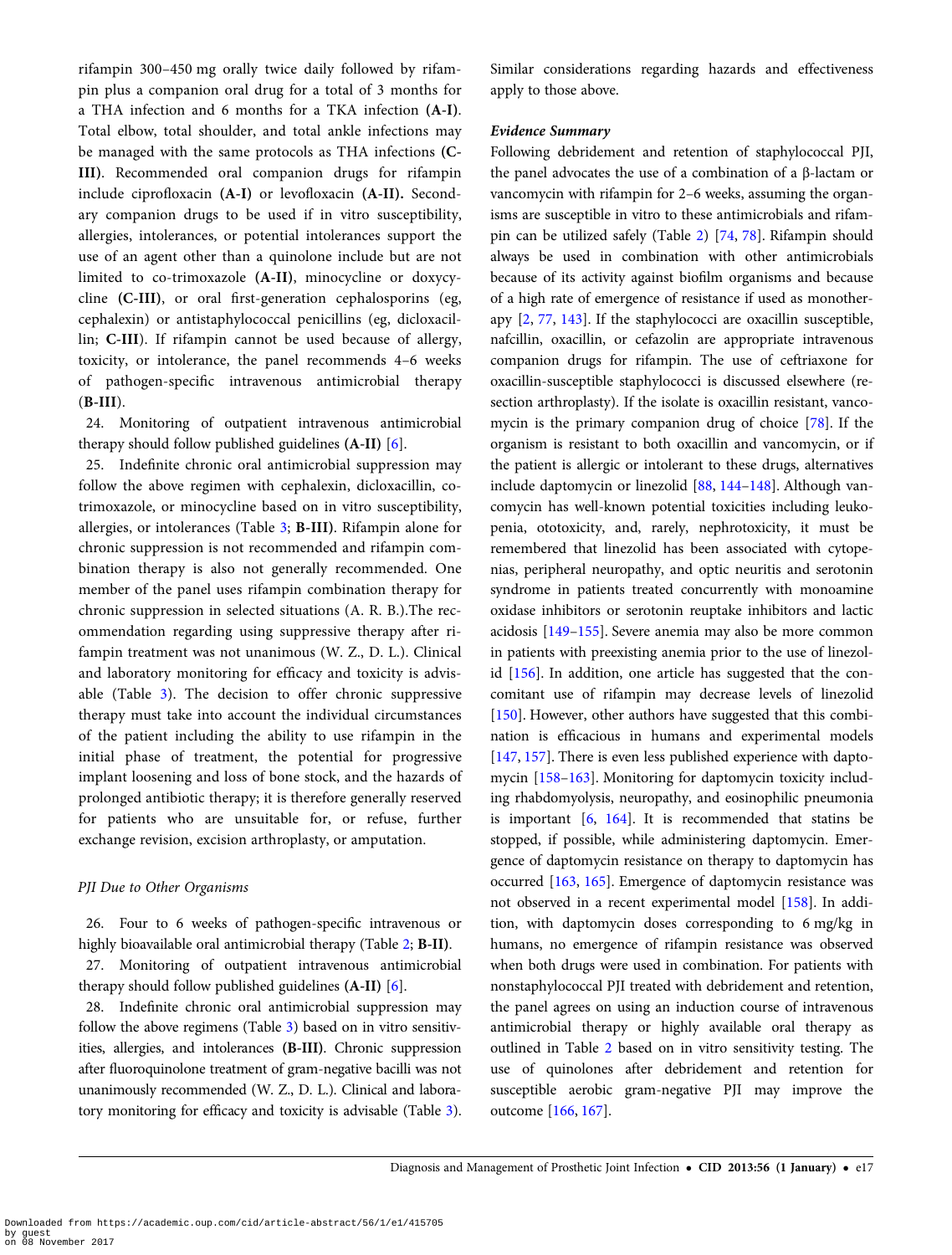The role of quinolone/rifampin combination in the treatment of staphylococcal orthopedic implant-related infection treated with debridement and component retention was analyzed in a single randomized clinical trial of susceptible staphylococcal infections of prosthetic joints and fracture fixation devices [[78\]](#page-22-0). Although the intent-to-treat analysis did not show a statistically significant difference, there was a statistical benefit in using combination therapy with ciprofloxacin and rifampin in those patients who were able to complete therapy. A recent cohort also suggests excellent efficacy of the ciprofloxacin and rifampin combination [\[62](#page-21-0)]. Monitoring for adverse effects to quinolones (including but not limited to tendinopathy, prolonged QTc) and rifampin (hepatitis, significant drug interactions) as with all antimicrobials is vital. Cohort studies suggest that levofloxacin is also safe and effective in this setting and the improved in vitro antistaphylococcal activity may favor its use in susceptible isolates [\[168](#page-24-0)]. In patients with quinolone-resistant isolates, possible oral companion drugs for rifampin, assuming the organism is susceptible in vitro, can include co-trimoxazole, minocycline or doxycycline, or oral first-generation cephalosporins such as cephalexin. Fusidic acid as a companion drug has been used in Europe [\[57](#page-21-0)]. The oral companion drug/rifampin combination is utilized to complete a total of 3–6 months (3 months for THA PJI and 6 months for TKA PJI).

#### Chronic Oral Antimicrobial Suppression

The panel could not agree on the use and duration of chronic suppression following the induction course of intravenous antimicrobial therapy in nonstaphylococcal PJI or following the 3- to 6-month course of quinolone or other companion drug/rifampin in staphylococcal PJI treated with debridement and component retention. Some members of the panel (D. L., W. Z.) would never use chronic suppression after rifampin combination therapy; others would recommend the use of chronic suppression in all cases of PJI treated with debridement and component retention, assuming the patient tolerates the medication without difficulty, whereas others would use it selectively in elderly or immunosuppressed patients, patients with a staphylococcal PJI in which rifampin is not utilized, elderly patients with nonstaphylococcal PJI, or patients whose comorbidities would not allow additional surgery or in whom additional surgery may be limb-threatening in case of treatment failure. Rifampin alone and linezolid should not be used for indefinite chronic suppression. Rifampin combination therapy is also not generally recommended; one member of the panel uses rifampin combination therapy for chronic suppression in selected situations (A. R. B.) [[62\]](#page-21-0). Table [3](#page-9-0) summarizes the antimicrobials that are commonly used for chronic suppression [\[81](#page-22-0), [169](#page-24-0)–[171](#page-24-0)].

If chronic oral suppression is not utilized or discontinued, recent data would suggest that there is a 4-fold increased risk of treatment failure at the time suppression is discontinued, and that this risk of failure is greatest in the 4 months following antimicrobial discontinuation [[62\]](#page-21-0). However, in this study the majority of patients who had their chronic suppression discontinued did not suffer treatment failure, suggesting that many patients are cured without the use of chronic suppression but that defining that group of patients can be difficult [[62\]](#page-21-0). Thus if this pathway is chosen, monitoring for treatment failure early after treatment discontinuation is chosen is important. The investigators of this study also pointed out that the vast majority of their study patients received at least 6 months of intravenous or oral antimicrobial therapy. Recommending the use of chronic suppression in young patients is particularly controversial and must be done on a case-by-case basis. It is advisable that patients on chronic oral antimicrobial suppression be monitored both for clinical failure and for antimicrobial toxicity (Table [3\)](#page-9-0).

# IV. What is the medical treatment for a patient with PJI following resection arthroplasty with or without planned staged reimplantation?

#### Recommendations

29. Four to 6 weeks of pathogen-specific intravenous or highly bioavailable oral antimicrobial therapy is recommended (Table [2](#page-7-0); A-II).

30. Monitoring of outpatient intravenous antimicrobial therapy should follow published guidelines (A-II) [\[6\]](#page-20-0).

#### Evidence Summary

In the United States, patients undergoing resection arthroplasty typically receive 4–6 weeks of intravenous or highly bioavailable oral antimicrobial therapy between resection arthroplasty and reimplantation [\[13,](#page-20-0) [14,](#page-20-0) [104\]](#page-22-0). Most panel members would use 6 weeks of therapy for more virulent organisms such as S. aureus. Specific recommended antimicrobials are delineated in Table [2](#page-7-0). Cefazolin or nafcillin is recommended for oxacillin-sensitive staphylococci and vancomycin for MRSA [\[2,](#page-20-0) [88,](#page-22-0) [104\]](#page-22-0). There was not a consensus on the use of ceftriaxone as a single agent for oxacillin-susceptible staphylococcal infections. The panel recognizes that there are retrospective cohort data with short duration of follow-up available to support its use in bone and joint infections and PJI due to oxacillin-susceptible staphylococci [\[172](#page-24-0)–[174](#page-24-0)]. Rifampin is not routinely recommended as a companion drug in this situation as all foreign material has been removed and there are no clinical data supporting the need for a biofilm active agent in this setting, while the risk of rifampin toxicity is not minimal. In patients undergoing 2-stage exchange, no antimicrobial therapy should be used prior to planned resection arthroplasty until tissue cultures or ultrasonicate fluid cultures have been obtained, in order to improve the diagnostic

e18 • CID 2013:56 (1 January) • Osmon et al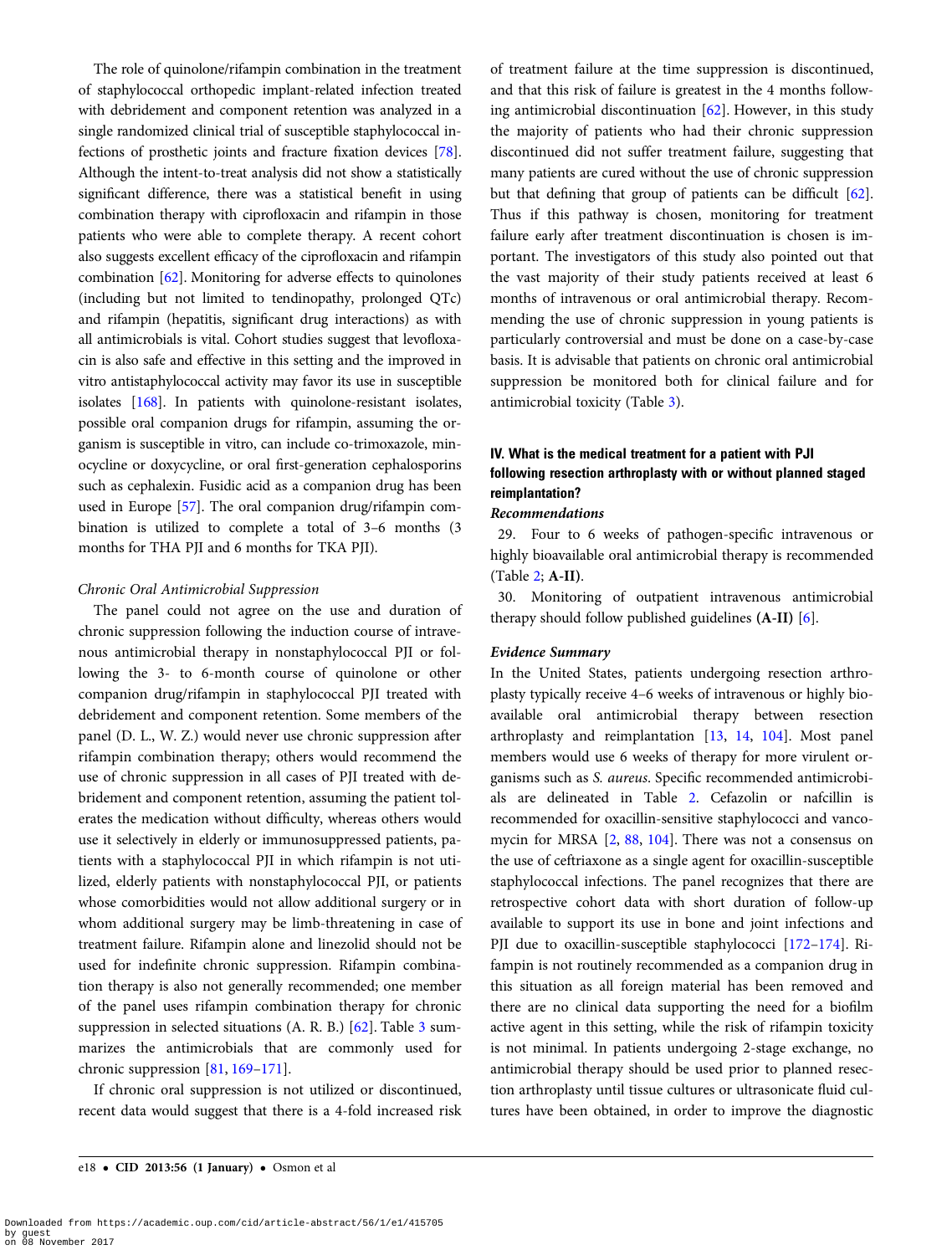yield of tissue cultures or ultrasonicate. However, prophylaxis according to standard guidelines to prevent surgical site infection at the time of total joint arthroplasty should be used prior to reimplantation arthroplasty if it is believed the prior PJI has been eradicated.

# V. What is the medical treatment for a patient with PJI following 1-stage exchange?

# Recommendations

# Staphylococcal PJI

31. Two to 6 weeks of pathogen-specific intravenous antimicrobial therapy in combination with rifampin 300–450 mg orally twice daily followed by rifampin plus a companion oral drug for a total of 3 months is recommended (Table [2](#page-7-0); C-III). Recommended oral companion drugs for rifampin include ciprofloxacin (A-I) or levofloxacin (A-II). Secondary companion drugs to be used if in vitro susceptibility, allergies, intolerances, or potential intolerances support the use of an agent other than a quinolone include but are not limited to co-trimoxazole (A-II), minocycline or doxycycline (B-III), or oral first-generation cephalosporins (eg, cephalexin) or antistaphylococcal penicillins (eg, dicloxacillin; C-III). If rifampin cannot be used because of allergy, toxicity, or intolerance then the panel recommends 4–6 weeks of pathogen-specific intravenous antimicrobial therapy.

32. Monitoring of outpatient intravenous antimicrobial therapy should follow published guidelines (A-II) [\[6\]](#page-20-0).

33. Indefinite chronic oral antimicrobial suppression may follow the above regimen with either cephalexin, dicloxacillin, co-trimoxazole, or minocycline or doxycycline based on in vitro susceptibility, allergies, or intolerances (Table [3;](#page-9-0) B-III). Rifampin alone is not recommended for chronic suppression, and rifampin combination therapy is also not generally recommended. One member of the panel uses rifampin combination therapy for chronic suppression in selected situations (A. R. B.). The recommendation regarding using suppressive therapy after rifampin treatment was not unanimous (D. L., W. Z.). Clinical and laboratory monitoring for efficacy and toxicity is advisable. The decision to offer chronic suppressive therapy must take into account the individual circumstances of the patient including the ability to use rifampin in the initial phase of treatment, the potential for progressive implant loosening and loss of bone stock, and the hazards of prolonged antibiotic therapy; it is therefore generally reserved for patients who are unsuitable for, or refuse, further exchange revision, excision arthroplasty, or amputation.

# PJI Due to Other Organisms

34. Four to 6 weeks of pathogen-specific intravenous or highly bioavailable oral antimicrobial therapy is recommended (Table [2](#page-7-0); A-II).

35. Monitoring of outpatient intravenous antimicrobial therapy should follow published guidelines (A-II) [\[6\]](#page-20-0).

36. Indefinite chronic oral antimicrobial suppression should follow regimens in Table [3](#page-9-0) and be based on in vitro sensitivities, allergies, and intolerances (B-III). Chronic suppression after fluoroquinolone treatment of gram-negative bacilli was not unanimously recommended (D. L., W. Z.). Clinical and laboratory monitoring for efficacy and toxicity is advisable. Similar considerations regarding hazards and effectiveness apply to those above.

# Evidence Summary

There are 2 ways a 1-stage exchange can be performed. One involves purposefully planning to do a 1-stage exchange, identifying the pathogen preoperatively followed by 4–6 weeks of pathogen-directed intravenous or highly bioavailable oral antimicrobial therapy following the exchange procedure, with or without the use of chronic oral antimicrobial suppression (Table [2](#page-7-0)) [[14](#page-20-0), [101\]](#page-22-0). A second method, a 1-stage exchange, is inadvertently due to the fact that a revision surgery performed for presumed aseptic loosening occurs, and after surgery a diagnosis of PJI is confirmed by multiple positive cultures yielding the same organism [\[13](#page-20-0), [14,](#page-20-0) [175\]](#page-24-0). This strategy is reported to have a success rate of 80%– 100%. A biofilm active agent for susceptible staphylococcal infections can be used with a regimen similar to THA infection treated with debridement and retention, although there are no specific clinical data to support rifampin combinations in this setting. Other retrospective studies have used chronic oral suppression with success [[175](#page-24-0)]. Most members of the panel supported the use of chronic oral suppression to prevent relapse of infection (Table [3\)](#page-9-0). The decision to offer chronic suppressive therapy must take into account the individual circumstances of the patient including the ability to use rifampin, the potential for progressive implant loosening and loss of bone stock, and the hazards of prolonged antibiotic therapy; it is therefore generally reserved for patients who are unsuitable for, or refuse, further exchange revision, excision arthroplasty, or amputation. Rifampin alone and linezolid should not be used for indefinite chronic suppression. Rifampin combination therapy is also not generally recommended, although 1 member of the panel uses rifampin combination therapy for chronic suppression in selected situations (A. R. B.) [\[62\]](#page-21-0).

An approach described by French investigators involves pretreating patients with up to 6 months of a rifampin-containing oral regimen prior to a 1-stage exchange [\[66](#page-21-0), [71\]](#page-21-0). This approach has the possible disadvantage of the patient having a potentially painful loose prosthesis while having medical therapy.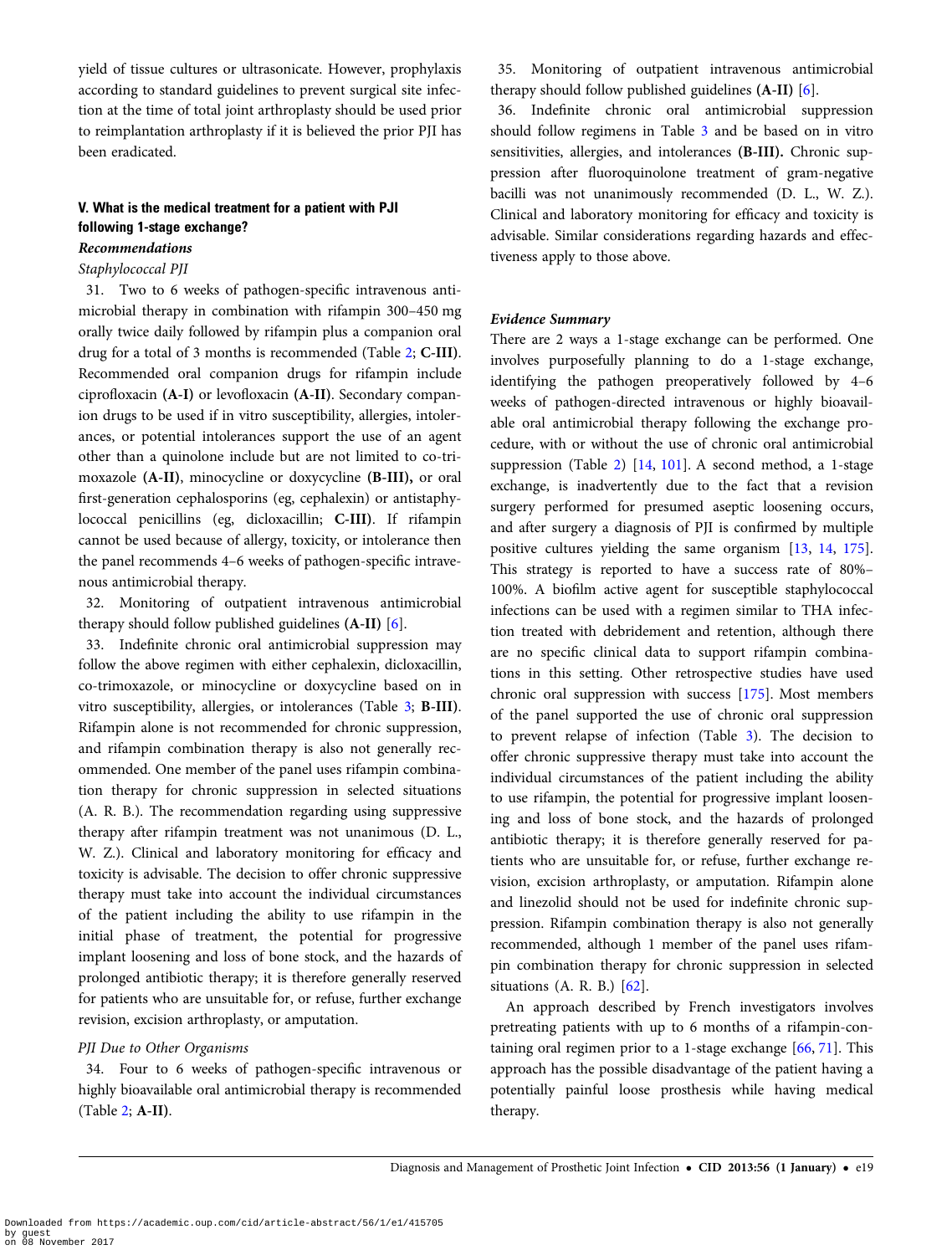# VI. What is the medical treatment for a patient with PJI following amputation?

37. Pathogen-specific antimicrobial therapy should be given until 24–48 hours after amputation assuming all infected bone and soft tissue has been surgically amputated and there is no concomitant sepsis syndrome or bacteremia. If sepsis syndrome or bacteremia are present, treatment duration is to be according to recommendations for these syndromes (C-III).

38. Four to 6 weeks of pathogen-specific intravenous or highly bioavailable oral antimicrobial therapy is recommended if, despite surgery, there is residual infected bone and soft tissue (ie, hip disarticulation for THA infection, long-stem TKA prosthesis where the prosthesis extended above the level of amputation; Table [2;](#page-7-0) C-III).

39. Monitoring of outpatient intravenous antimicrobial therapy should follow published guidelines  $(A-II)$  [\[6\]](#page-20-0).

#### Evidence Summary

Data for these recommendations are based on the expert opinion of the investigators and extrapolated data from data for staged exchange. Pathogen-specific antimicrobial therapy following amputation should be given until 24–48 hours assuming all infected bone and soft tissue have been surgically removed and there is no concomitant sepsis syndrome or bacteremia. If sepsis syndrome or bacteremia is present, treatment duration should be according to recommendations for these syndromes. Four to 6 weeks of pathogen-specific intravenous or highly bioavailable oral antimicrobial therapy is recommended if there is residual infected bone (ie, hip disarticulation for THA infection, longstem TKA prosthesis where the prosthesis extended above the level of amputation) as would be recommended for chronic osteomyelitis. Monitoring of outpatient intravenous antimicrobial therapy should follow published guidelines [[6](#page-20-0)].

#### RESEARCH GAPS

The initial step in developing a rational clinical research agenda is the identification of gaps in information. The process of guideline development, as practiced by IDSA, serves as a natural means by which such gaps are identified. Thus, the guidelines identify important clinical questions and identify the quality of evidence supporting those recommendations. Clinical questions identified by guideline authors and members of the IDSA Research Committee and SPGC that could inform a research agenda for the diagnosis and management of PJI are included below.

#### Epidemiology

What is the incidence rate of PJI in patients who undergo different types of joint arthroplasty and what are the risk factors that predispose patients to PJI? What type of database and

e20 • CID 2013:56 (1 January) • Osmon et al

epidemiologic information would be useful for future studies to improve the diagnosis and management of PJI (eg, national registry)?

#### **Diagnostics**

Can rapid methodologies, such as polymerase chain reaction, be used to optimally identify pathogens causing PJI? What is the role of prosthesis sonication and beadmill processing in the diagnosis of PJI? Is there an optimal incubation time to recover biofilm organisms? What is the role of inflammatory biomarkers in synovial fluid and serum in the diagnosis of PJI? What are the best molecular, radiographic, and culturing methods for diagnosing PJI?

#### **Management**

What are the optimal and most cost-effective algorithms of surgical and medical treatment strategies for the management of PJI? What is the efficacy of oral vs parenteral therapy, or oral step-down therapy as an alternative to prolonged parenteral therapy? What is the efficacy of rifampin combination therapy for staphylococcal PJI? What are alternatives to vancomycin for the management of infection with MRSA or coagulase-negative Staphylococcus? What is the role of chronic suppression, where is it indicated, and how much is adequate? Which agents are appropriate for suppression?

When is it appropriate to perform 1-stage vs 2-stage reimplantation? When is the appropriate time to reimplant when using a 2-stage exchange? What factors, including demographics, microbiology, serum inflammatory markers, and imaging studies, are useful in predicting the outcome of PJI?

#### Prevention

What is the role of antibiotic prophylaxis in patients undergoing dental procedures or invasive (gastrointestinal, genitourinary) procedures? What is the role of S. aureus screening and decolonization with mupirocin and/or chlorhexidine bathing prior to surgery? How does higher oxygen therapy administered in the operating room impact the prevention of PJI? What roles do operative markers such as hypothermia and blood transfusion play in preventing PJI?

#### **Notes**

Acknowledgments. The panel wishes to express its gratitude to Drs Barry D. Brause and Paul Pottinger for their thoughtful reviews of an earlier draft of the guideline. In addition, the panel recognizes the following individuals for their important contributions in identifying critical gaps where funding of research is needed to advance clinical treatment and care: Carol A. Kauffman, MD, and Debra D. Poutsiaka, MD, PhD (Infectious Diseases Society of America [IDSA] Research Committee); Steven D. Burdette, MD (IDSA Standards and Practice Guidelines Committee); Tad M. Mabry, MD (Orthopedic Surgical Advisor); and Padma Natarajan (IDSA staff).

Financial support. This work was supported by the Infectious Diseases Society of America.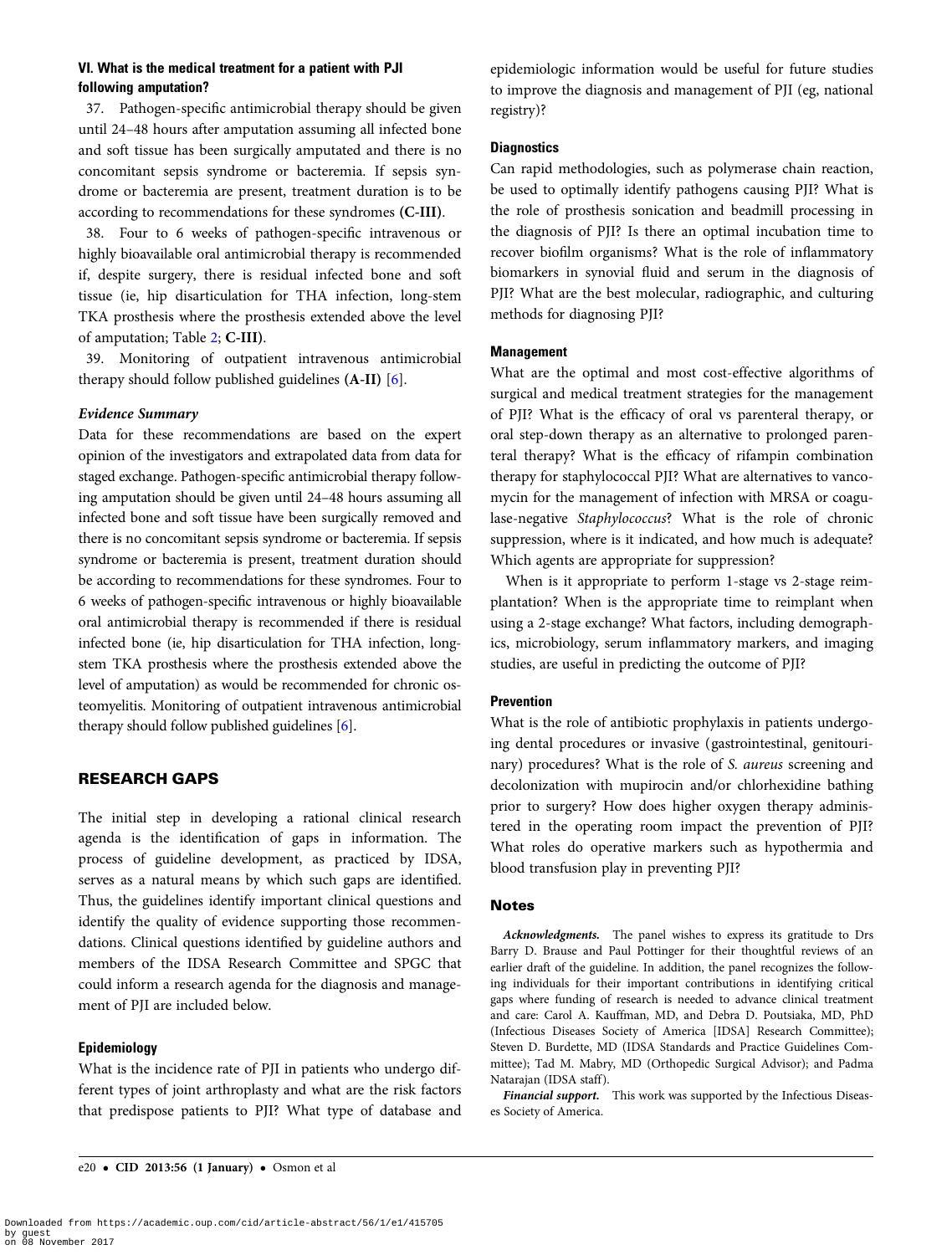<span id="page-20-0"></span>Potential conflicts of interest. The following list is a reflection of what has been reported to IDSA. In order to provide thorough transparency, IDSA requires full disclosure of all relationships, regardless of relevancy to the guideline topic. The reader of these guidelines should be mindful of this when the list of disclosures is reviewed.

D. O. has received research grants from Cubist Pharmaceuticals and Ortho-McNeil. E. B. has received funding from Cubist Pharmaceuticals, Ortho McNeil, Orthopedic Research, and Education Foundation and Mayo. A. H. has received royalties from Stryker Corp for hip/knee design. W. Z. has served as a board member of Pfizer and on the speakers' bureaus of Pfizer and Synthes, Inc. D. L. is a member of the Board of Basilea. A. B. was awarded a Pfizer Visiting Professorship to the Department of Allergy and Infectious Diseases at the University of Washington, Seattle. All other authors report no potential conflicts.

All authors have submitted the ICMJE Form for Disclosure of Potential Conflicts of Interest. Conflicts that the editors consider relevant to the content of the manuscript have been disclosed.

#### **References**

- 1. Steckelberg JM, Osmon DR. Prosthetic joint infections. In: Waldvogel FAB, Bisno AL, eds. Infections associated with indwelling medical devices. 3rd ed. Washington, DC: American Society for Microbiology, 2000:173–209.
- 2. Zimmerli W, Trampuz A, Ochsner PE. Prosthetic-joint infections. N Engl J Med 2004; 351:1645–54.
- 3. Darouiche RO. Treatment of infections associated with surgical implants. N Engl J Med 2004; 350:1422–9.
- 4. Sia IG, Berbari EF, Karchmer AW. Prosthetic joint infections. Infect Dis Clin North Am 2005; 19:885–914.
- 5. Canadian Task Force on the Periodic Health Examination. The periodic health examination. Canadian Task Force on the Periodic Health Examination. Can Med Assoc J 1979; 121:1193–254.
- 6. Tice AD, Rehm SJ, Dalovisio JR, et al. Practice guidelines for outpatient parenteral antimicrobial therapy. IDSA guidelines. Clin Infect Dis 2004; 38:1651–72.
- 7. National Center for Health Statistics. National Hospital Discharge Survey: 2004 annual summary with detailed diagnosis and procedure data. National Center for Health Statistics, 2009. Available at: <http://www.cdc.gov/nchs/fastats/insurg.htm>. Accessed June 2012.
- 8. Lentino JR. Prosthetic joint infections: bane of orthopedists, challenge for infectious disease specialists. Clin Infect Dis 2003; 36:1157–61.
- 9. Lidgren L, Knutson K, Stefansdottir A. Infection and arthritis. Infection of prosthetic joints. Best Pract Res Clin Rheumatol 2003; 17:209–18.
- 10. Hanssen AD, Rand JA. Evaluation and treatment of infection at the site of a total hip or knee arthroplasty. Instr Course Lect 1999; 48:111–22.
- 11. Kurtz S, Ong K, Lau E, Mowat F, Halpern M. Projections of primary and revision hip and knee arthroplasty in the United States from 2005 to 2030. J Bone Joint Surg Am 2007; 89:780–5.
- 12. Field MJ, Lohr KN; Institute of Medicine Committee to Advise the Public Health Service on Clinical Practice Guidelines. Clinical Practice Guidelines: directions for a new program. Washington, DC: National Academies Press, 1990:52–77.
- 13. Segawa H, Tsukayama DT, Kyle RF, Becker DA, Gustilo RB. Infection after total knee arthroplasty. A retrospective study of the treatment of eighty-one infections. J Bone Joint Surg Am 1999; 81:1434–45.
- 14. Tsukayama DT, Estrada R, Gustilo RB. Infection after total hip arthroplasty. A study of the treatment of one hundred and six infections. J Bone Joint Surg Am 1996; 78:512–23.
- 15. Zimmerli W. Infection and musculoskeletal conditions: prostheticjoint-associated infections. Best Pract Res Clin Rheumatol 2006; 20:1045–63.
- 16. Deacon JM, Pagliaro AJ, Zelicof SB, Horowitz HW. Prophylactic use of antibiotics for procedures after total joint replacement. J Bone Joint Surg Am 1996; 78:1755–70.
- 17. Maderazo EG, Judson S, Pasternak H. Late infections of total joint prostheses. A review and recommendations for prevention. Clin Orthop Relat Res 1988; 131–42.
- 18. Sendi P, Banderet F, Graber P, Zimmerli W. Clinical comparison between exogenous and haematogenous periprosthetic joint infections caused by Staphylococcus aureus. Clin Microbiol Infect 2011; 17:1098–100.
- 19. Patel R, Osmon DR, Hanssen AD. The diagnosis of prosthetic joint infection: current techniques and emerging technologies. Clin Orthop Relat Res 2005; 55–8.
- 20. Berbari EF, Marculescu C, Sia I, et al. Culture-negative prosthetic joint infection. Clin Infect Dis 2007; 45:1113–9.
- 21. Spangehl MJ, Masri BA, O'Connell JX, Duncan CP. Prospective analysis of preoperative and intraoperative investigations for the diagnosis of infection at the sites of two hundred and two revision total hip arthroplasties. J Bone Joint Surg Am 1999; 81:672–83.
- 22. Parvizi J, Ghanem E, Menashe S, Barrack RL, Bauer TW. Periprosthetic infection: what are the diagnostic challenges? J Bone Joint Surg Am 2006; 88(suppl 4):138–47.
- 23. Sampedro MF, Patel R. Infections associated with long-term prosthetic devices. Infect Dis Clin North Am 2007; 21:785–819, x.
- 24. Cuckler JM, Star AM, Alavi A, Noto RB. Diagnosis and management of the infected total joint arthroplasty. Orthop Clin North Am 1991; 22:523–30.
- 25. Bernard L, Lubbeke A, Stern R, et al. Value of preoperative investigations in diagnosing prosthetic joint infection: retrospective cohort study and literature review. Scand J Infect Dis 2004; 36:410–6.
- 26. Berbari E, Mabry T, Tsaras G, et al. Inflammatory blood laboratory levels as markers of prosthetic joint infection: a systematic review and meta-analysis. J Bone Joint Surg Am 2010; 92:2102–9.
- 27. Bedair H, Ting N, Jacovides C, et al. The Mark Coventry Award: diagnosis of early postoperative TKA infection using synovial fluid analysis. Clin Orthop Relat Res 2011; 469:34–40.
- 28. Greidanus NV, Masri BA, Garbuz DS, et al. Use of erythrocyte sedimentation rate and C-reactive protein level to diagnose infection before revision total knee arthroplasty. A prospective evaluation. J Bone Joint Surg Am 2007; 89:1409–16.
- 29. Austin MS, Ghanem E, Joshi A, Lindsay A, Parvizi J. A simple, cost-effective screening protocol to rule out periprosthetic infection. J Arthroplasty 2008; 23:65–8.
- 30. American Academy of Orthopaedic Surgeons. The diagnosis of periprosthetic joint infections of the hip and knee: guideline and evidence report. Rosemont, IL: American Academy of Orthopaedic Surgeons; 2010.
- 31. Bottner F, Wegner A, Winkelmann W, Becker K, Erren M, Gotze C. Interleukin-6, procalcitonin and TNF-alpha: markers of periprosthetic infection following total joint replacement. J Bone Joint Surg Br 2007; 89:94–9.
- 32. Buttaro MA, Tanoira I, Comba F, Piccaluga F. Combining C-reactive protein and interleukin-6 may be useful to detect periprosthetic hip infection. Clin Orthop Relat Res 2010; 468:3263–7.
- 33. Barrack RL. The value of preoperative knee aspiration: don't ask, don't tell. Orthopedics 1997; 20:862–4.
- 34. Trampuz A, Hanssen AD, Osmon DR, Mandrekar J, Steckelberg JM, Patel R. Synovial fluid leukocyte count and differential for the diagnosis of prosthetic knee infection. Am J Med 2004; 117:556–62.
- 35. Schinsky MF, Della Valle CJ, Sporer SM, Paprosky WG. Perioperative testing for joint infection in patients undergoing revision total hip arthroplasty. J Bone Joint Surg Am 2008; 90:1869–75.
- 36. Pandey R, Berendt AR, Athanasou NA. Histological and microbiological findings in non-infected and infected revision arthroplasty tissues. The OSIRIS Collaborative Study Group. Oxford Skeletal Infection Research and Intervention Service. Arch Orthop Trauma Surg 2000; 120:570–4.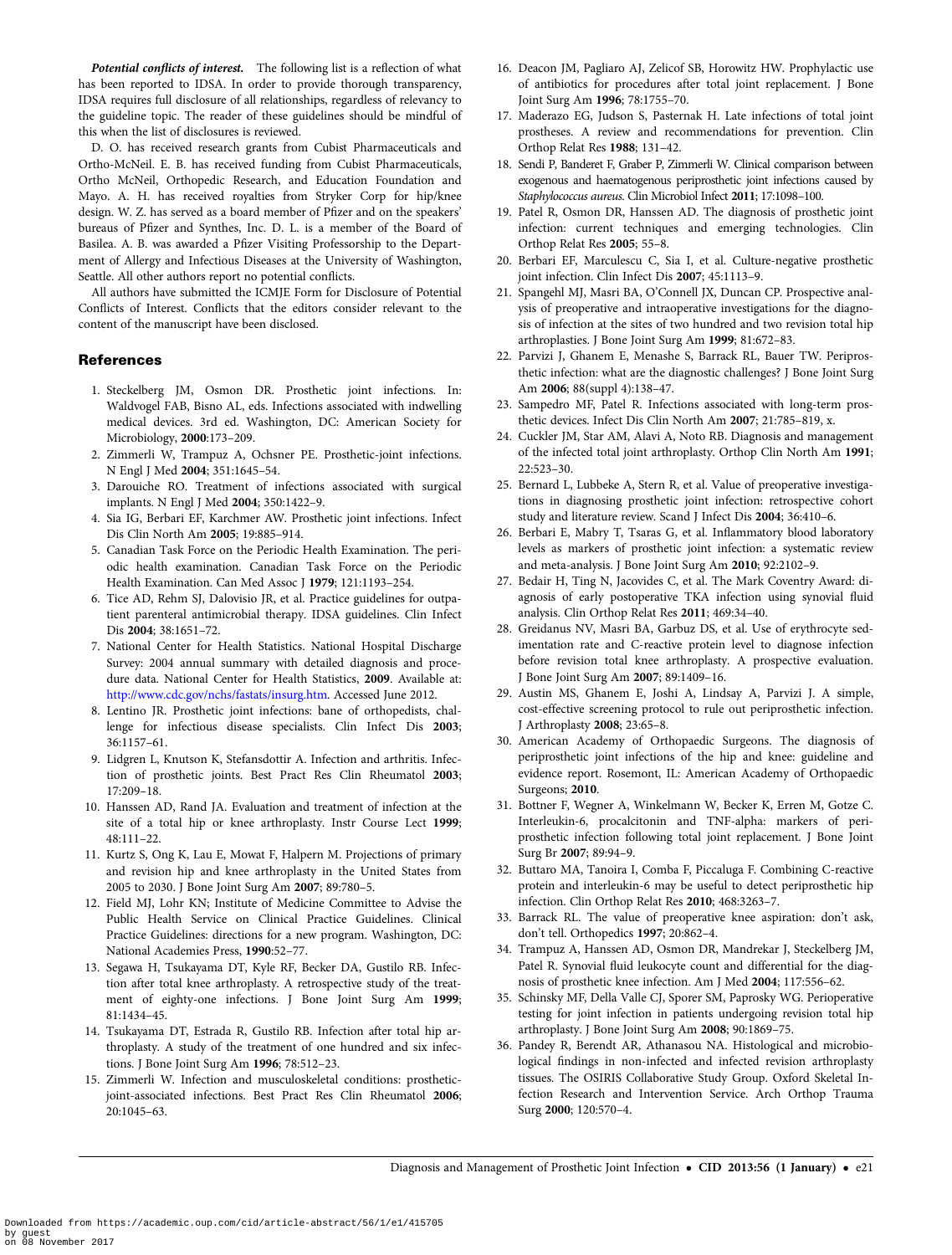- <span id="page-21-0"></span>37. Pace TB, Jeray KJ, Latham JT Jr. Synovial tissue examination by frozen section as an indicator of infection in hip and knee arthroplasty in community hospitals. J Arthroplasty 1997; 12:64–9.
- 38. Lonner JH, Desai P, Dicesare PE, Steiner G, Zuckerman JD. The reliability of analysis of intraoperative frozen sections for identifying active infection during revision hip or knee arthroplasty. J Bone Joint Surg Am 1996; 78:1553–8.
- 39. Bori G, Soriano A, Garcia S, Gallart X, Mallofre C, Mensa J. Neutrophils in frozen section and type of microorganism isolated at the time of resection arthroplasty for the treatment of infection. Arch Orthop Trauma Surg 2009; 129:591–5.
- 40. Atkins BL, Athanasou N, Deeks JJ, et al. Prospective evaluation of criteria for microbiological diagnosis of prosthetic-joint infection at revision arthroplasty. The OSIRIS Collaborative Study Group. J Clin Microbiol 1998; 36:2932–9.
- 41. Trampuz A, Piper KE, Jacobson MJ, et al. Sonication of removed hip and knee prostheses for diagnosis of infection. N Engl J Med 2007; 357:654–63.
- 42. Schafer P, Fink B, Sandow D, Margull A, Berger I, Frommelt L. Prolonged bacterial culture to identify late periprosthetic joint infection: a promising strategy. Clin Infect Dis 2008; 47:1403–9.
- 43. Roux AL, Sivadon-Tardy V, Bauer T, et al. Diagnosis of prosthetic joint infection by beadmill processing of a periprosthetic specimen. Clin Microbiol Infect 2011; 17:447–50.
- 44. Holinka J, Bauer L, Hirschl AM, Graninger W, Windhager R, Presterl E. Sonication cultures of explanted components as an addon test to routinely conducted microbiological diagnostics improve pathogen detection. J Orthop Res 2011; 29:617–22.
- 45. Morgan PM, Sharkey P, Ghanem E, et al. The value of intraoperative Gram stain in revision total knee arthroplasty. J Bone Joint Surg Am 2009; 91:2124–9.
- 46. Johnson AJ, Zywiel MG, Stroh DA, Marker DR, Mont MA. Should Gram stains have a role in diagnosing hip arthroplasty infections? Clin Orthop Relat Res 2010; 468:2387–91.
- 47. Oethinger M, Warner DK, Schindler SA, Kobayashi H, Bauer TW. Diagnosing periprosthetic infection: false-positive intraoperative Gram stains. Clin Orthop Relat Res 2011; 469:954–60.
- 48. Trampuz A, Osmon DR, Hanssen AD, Steckelberg JM, Patel R. Molecular and antibiofilm approaches to prosthetic joint infection. Clin Orthop Relat Res 2003; 69–88.
- 49. Tunney MM, Patrick S, Curran MD, et al. Detection of prosthetic hip infection at revision arthroplasty by immunofluorescence microscopy and PCR amplification of the bacterial 16S rRNA gene. J Clin Microbiol 1999; 37:3281–90.
- 50. Tunney MM, Patrick S, Gorman SP, et al. Improved detection of infection in hip replacements. A currently underestimated problem. J Bone Joint Surg Br 1998; 80:568–72.
- 51. Osmon DR, Hanssen AD, Patel R. Prosthetic joint infection: criteria for future definitions. Clin Orthop Relat Res 2005; 89–90.
- 52. Browne JA, Bechtold CD, Berry DJ, Hanssen AD, Lewallen DG. Failed metal-on-metal hip arthroplasties: a spectrum of clinical presentations and operative findings. Clin Orthop Relat Res 2010; 468:2313–20.
- 53. Della Valle CJ, Bogner E, Desai P, et al. Analysis of frozen sections of intraoperative specimens obtained at the time of reoperation after hip or knee resection arthroplasty for the treatment of infection. J Bone Joint Surg Am 1999; 81:684–9.
- 54. Garvin KL, Hanssen AD. Infection after total hip arthroplasty. Past, present, and future. J Bone Joint Surg Am 1995; 77:1576–88.
- 55. Fisman DN, Reilly DT, Karchmer AW, Goldie SJ. Clinical effectiveness and cost-effectiveness of 2 management strategies for infected total hip arthroplasty in the elderly. Clin Infect Dis 2001; 32:419–30.
- 56. Meehan AM, Osmon DR, Duffy MC, Hanssen AD, Keating MR. Outcome of penicillin-susceptible streptococcal prosthetic joint infection treated with debridement and retention of the prosthesis. Clin Infect Dis 2003; 36:845–9.
- 57. Aboltins CA, Page MA, Buising KL, et al. Treatment of staphylococcal prosthetic joint infections with debridement, prosthesis retention and oral rifampicin and fusidic acid. Clin Microbiol Infect 2007; 13:586–91.
- 58. Barberan J. Management of infections of osteoarticular prosthesis. Clin Microbiol Infect 2006; 12(suppl 3):93–101.
- 59. Berdal JE, Skramm I, Mowinckel P, Gulbrandsen P, Bjornholt JV. Use of rifampicin and ciprofloxacin combination therapy after surgical debridement in the treatment of early manifestation prosthetic joint infections. Clin Microbiol Infect 2005; 11:843–5.
- 60. Brandt CM, Sistrunk WW, Duffy MC, et al. Staphylococcus aureus prosthetic joint infection treated with debridement and prosthesis retention. Clin Infect Dis 1997; 24:914–9.
- 61. Burger RR, Basch T, Hopson CN. Implant salvage in infected total knee arthroplasty. Clin Orthop Relat Res 1991; 105–12.
- 62. Byren I, Bejon P, Atkins BL, et al. One hundred and twelve infected arthroplasties treated with 'DAIR' (debridement, antibiotics and implant retention): antibiotic duration and outcome. J Antimicrob Chemother 2009; 63:1264–71.
- 63. Choong PF, Dowsey MM, Carr D, Daffy J, Stanley P. Risk factors associated with acute hip prosthetic joint infections and outcome of treatment with a rifampin based regimen. Acta Orthop 2007; 78:755–65.
- 64. Crockarell JR, Hanssen AD, Osmon DR, Morrey BF. Treatment of infection with debridement and retention of the components following hip arthroplasty. J Bone Joint Surg Am 1998; 80:1306–13.
- 65. Deirmengian C, Greenbaum J, Lotke PA, Booth RE Jr, Lonner JH. Limited success with open debridement and retention of components in the treatment of acute Staphylococcus aureus infections after total knee arthroplasty. J Arthroplasty 2003; 18:22–6.
- 66. Drancourt M, Stein A, Argenson JN, Zannier A, Curvale G, Raoult D. Oral rifampin plus ofloxacin for treatment of Staphylococcus-infected orthopedic implants. Antimicrob Agents Chemother 1993; 37:1214–8.
- 67. Marculescu CE, Berbari EF, Hanssen AD, et al. Outcome of prosthetic joint infections treated with debridement and retention of components. Clin Infect Dis 2006; 42:471–8.
- Rasul AT Jr, Tsukayama D, Gustilo RB. Effect of time of onset and depth of infection on the outcome of total knee arthroplasty infections. Clin Orthop Relat Res 1991; 98–104.
- 69. Schoifet SD, Morrey BF. Treatment of infection after total knee arthroplasty by debridement with retention of the components. J Bone Joint Surg Am 1990; 72:1383–90.
- 70. Soriano A, Garcia S, Ortega M, et al. Treatment of acute infection of total or partial hip arthroplasty with debridement and oral chemotherapy. Med Clin (Barc) 2003; 121:81–5.
- 71. Stein A, Bataille JF, Drancourt M, et al. Ambulatory treatment of multidrug-resistant Staphylococcus-infected orthopedic implants with high-dose oral co-trimoxazole (trimethoprim-sulfamethoxazole). Antimicrob Agents Chemother 1998; 42:3086–91.
- 72. Tattevin P, Cremieux AC, Pottier P, Huten D, Carbon C. Prosthetic joint infection: when can prosthesis salvage be considered? Clin Infect Dis 1999; 29:292–5.
- 73. Teeny SM, Dorr L, Murata G, Conaty P. Treatment of infected total knee arthroplasty. Irrigation and debridement versus two-stage reimplantation. J Arthroplasty 1990; 5:35–9.
- 74. Trebse R, Pisot V, Trampuz A. Treatment of infected retained implants. J Bone Joint Surg Br 2005; 87:249–56.
- 75. Waagsbo B, Sundoy A, Martinsen TM, Nymo LS. Treatment results with debridement and retention of infected hip prostheses. Scand J Infect Dis 2009; 41:563–8.
- 76. Waldman BJ, Hostin E, Mont MA, Hungerford DS. Infected total knee arthroplasty treated by arthroscopic irrigation and debridement. J Arthroplasty 2000; 15:430–6.

e22 • CID 2013:56 (1 January) • Osmon et al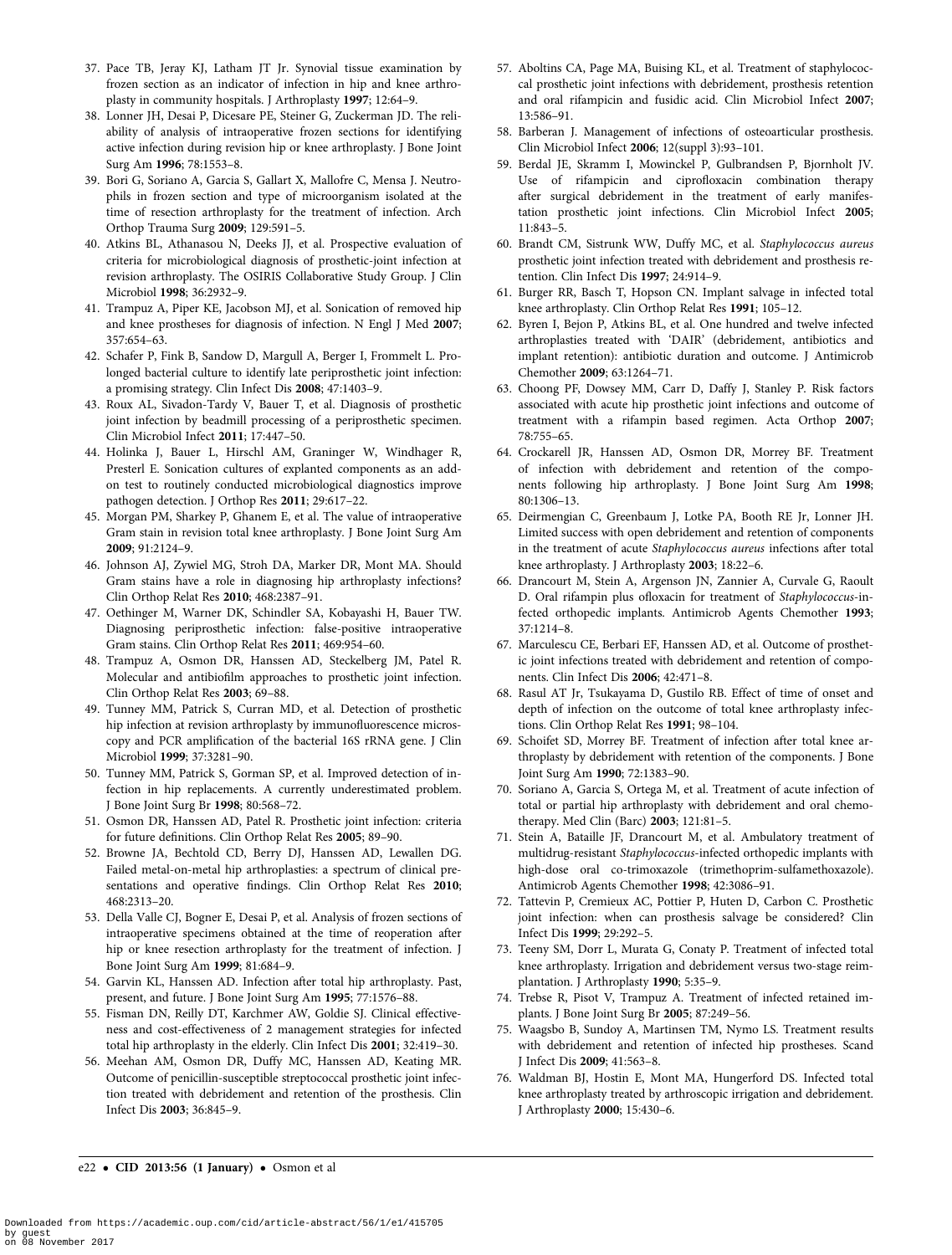- <span id="page-22-0"></span>77. Widmer AF, Gaechter A, Ochsner PE, Zimmerli W. Antimicrobial treatment of orthopedic implant-related infections with rifampin combinations. Clin Infect Dis 1992; 14:1251–3.
- 78. Zimmerli W, Widmer AF, Blatter M, Frei R, Ochsner PE. Role of rifampin for treatment of orthopedic implant-related staphylococcal infections: a randomized controlled trial. Foreign-Body Infection (FBI) Study Group. JAMA 1998; 279:1537–41.
- 79. Muller-Serieys C, Saleh Mghir A, Massias L, Fantin B. Bactericidal activity of the combination of levofloxacin with rifampin in experimental prosthetic knee infection in rabbits due to methicillinsusceptible Staphylococcus aureus. Antimicrob Agents Chemother 2009; 53:2145–8.
- 80. Giulieri SG, Graber P, Ochsner PE, Zimmerli W. Management of infection associated with total hip arthroplasty according to a treatment algorithm. Infection 2004; 32:222–8.
- 81. Segreti J, Nelson JA, Trenholme GM. Prolonged suppressive antibiotic therapy for infected orthopedic prostheses. Clin Infect Dis 1998; 27:711–3.
- 82. Choi HR, von Knoch F, Zurakowski D, Nelson SB, Malchau H. Can implant retention be recommended for treatment of infected TKA? Clin Orthop Relat Res 2011; 469:961–9.
- 83. Kim YH, Choi Y, Kim JS. Treatment based on the type of infected TKA improves infection control. Clin Orthop Relat Res 2011; 469:977–84.
- 84. Gardner J, Gioe TJ, Tatman P. Can this prosthesis be saved? Implant salvage attempts in infected primary TKA. Clin Orthop Relat Res 2011; 469:970–6.
- 85. Betsch BY, Eggli S, Siebenrock KA, Tauber MG, Muhlemann K. Treatment of joint prosthesis infection in accordance with current recommendations improves outcome. Clin Infect Dis 2008; 46:1221–6.
- 86. Salgado CD, Dash S, Cantey JR, Marculescu CE. Higher risk of failure of methicillin-resistant Staphylococcus aureus prosthetic joint infections. Clin Orthop Relat Res 2007; 461:48–53.
- 87. Bradbury T, Fehring TK, Taunton M, et al. The fate of acute methicillin-resistant Staphylococcus aureus periprosthetic knee infections treated by open debridement and retention of components. J Arthroplasty 2009; 24:101–4.
- 88. Leone S, Borre S, Monforte A, et al. Consensus document on controversial issues in the diagnosis and treatment of prosthetic joint infections. Int J Infect Dis 2010; 14(suppl 4):S67–77.
- 89. Hsieh PH, Lee MS, Hsu KY, Chang YH, Shih HN, Ueng SW. Gramnegative prosthetic joint infections: risk factors and outcome of treatment. Clin Infect Dis 2009; 49:1036–43.
- 90. Uckay I, Bernard L. Gram-negative versus gram-positive prosthetic joint infections. Clin Infect Dis 2010; 50:795.
- 91. De Man FH, Sendi P, Zimmerli W, Maurer TB, Ochsner PE, Ilchmann T. Infectiological, functional, and radiographic outcome after revision for prosthetic hip infection according to a strict algorithm. Acta Orthopaedica 2011; 82:27–34.
- 92. Sherrell JC, Fehring TK, Odum S, et al. The Chitranjan Ranawat Award: fate of two-stage reimplantation after failed irrigation and debridement for periprosthetic knee infection. Clin Orthop Relat Res 2011; 469:18–25.
- 93. Carlsson AS, Josefsson G, Lindberg L. Revision with gentamicinimpregnated cement for deep infections in total hip arthroplasties. J Bone Joint Surg Am 1978; 60:1059–64.
- 94. Senthi S, Munro JT, Pitto RP. Infection in total hip replacement: meta-analysis. Int Orthop 2011; 35:253–60.
- 95. Wolf CF, Gu NY, Doctor JN, Manner PA, Leopold SS. Comparison of one and two-stage revision of total hip arthroplasty complicated by infection: a Markov expected-utility decision analysis. J Bone Joint Surg Am 2011; 93:631–9.
- 96. Jackson WO, Schmalzried TP. Limited role of direct exchange arthroplasty in the treatment of infected total hip replacements. Clin Orthop Relat Res 2000; 101–5.
- 97. Jamsen E, Stogiannidis I, Malmivaara A, Pajamaki J, Puolakka T, Konttinen YT. Outcome of prosthesis exchange for infected knee arthroplasty: the effect of treatment approach. Acta Orthop 2009; 80:67–77.
- 98. Winkler H, Stoiber A, Kaudela K, Winter F, Menschik F. One stage uncemented revision of infected total hip replacement using cancellous allograft bone impregnated with antibiotics. J Bone Joint Surg Br 2008; 90:1580–4.
- 99. Parkinson RW, Kay PR, Rawal A. A case for one-stage revision in infected total knee arthroplasty? Knee 2011; 18:1–4.
- 100. Hanssen AD, Osmon DR. Assessment of patient selection criteria for treatment of the infected hip arthroplasty. Clin Orthop Relat Res 2000; 91–100.
- 101. Ure KJ, Amstutz HC, Nasser S, Schmalzried TP. Direct-exchange arthroplasty for the treatment of infection after total hip replacement. An average ten-year follow-up. J Bone Joint Surg Am 1998; 80:961–8.
- 102. Bejon P, Berendt A, Atkins BL, et al. Two-stage revision for prosthetic joint infection: predictors of outcome and the role of reimplantation microbiology. J Antimicrob Chemother 2010; 65:569–75.
- 103. Biring GS, Kostamo T, Garbuz DS, Masri BA, Duncan CP. Twostage revision arthroplasty of the hip for infection using an interim articulated Prostalac hip spacer: a 10- to 15-year follow-up study. J Bone Joint Surg Br 2009; 91:1431–7.
- 104. Brandt CM, Duffy MC, Berbari EF, Hanssen AD, Steckelberg JM, Osmon DR. Staphylococcus aureus prosthetic joint infection treated with prosthesis removal and delayed reimplantation arthroplasty. Mayo Clin Proc 1999; 74:553–8.
- 105. Cui Q, Mihalko WM, Shields JS, Ries M, Saleh KJ. Antibioticimpregnated cement spacers for the treatment of infection associated with total hip or knee arthroplasty. J Bone Joint Surg Am 2007; 89:871–82.
- 106. Hanssen AD, Rand JA, Osmon DR. Treatment of the infected total knee arthroplasty with insertion of another prosthesis. The effect of antibiotic-impregnated bone cement. Clin Orthop Relat Res 1994; 44–55.
- 107. Jiranek WA, Hanssen AD, Greenwald AS. Antibiotic-loaded bone cement for infection prophylaxis in total joint replacement. J Bone Joint Surg Am 2006; 88:2487–500.
- 108. Mabry TM, Hanssen AD. Articulating antibiotic spacers: a matter of personal preference. Orthopedics 2007; 30:783–5.
- 109. McKenna PB, O'Shea K, Masterson EL. Two-stage revision of infected hip arthroplasty using a shortened post-operative course of antibiotics. Arch Orthop Trauma Surg 2009; 129:489–94.
- 110. Rand JA, Bryan RS. Reimplantation for the salvage of an infected total knee arthroplasty. J Bone Joint Surg Am 1983; 65:1081–6.
- 111. Sanchez-Sotelo J, Berry DJ, Hanssen AD, Cabanela ME. Midterm to long-term followup of staged reimplantation for infected hip arthroplasty. Clin Orthop Relat Res 2009; 467:219–24.
- 112. Springer BD, Lee GC, Osmon D, Haidukewych GJ, Hanssen AD, Jacofsky DJ. Systemic safety of high-dose antibiotic-loaded cement spacers after resection of an infected total knee arthroplasty. Clin Orthop Relat Res 2004; 47–51.
- 113. Stockley I, Mockford BJ, Hoad-Reddick A, Norman P. The use of two-stage exchange arthroplasty with depot antibiotics in the absence of long-term antibiotic therapy in infected total hip replacement. J Bone Joint Surg Br 2008; 90:145–8.
- 114. Toulson C, Walcott-Sapp S, Hur J, et al. Treatment of infected total hip arthroplasty with a 2-stage reimplantation protocol: update on "our institution's" experience from 1989 to 2003. J Arthroplasty 2009; 24:1051–60.
- 115. van Raaij TM, Visser LE, Vulto AG, Verhaar JA. Acute renal failure after local gentamicin treatment in an infected total knee arthroplasty. J Arthroplasty 2002; 17:948–50.
- 116. Pagnano MW, Trousdale RT, Hanssen AD. Outcome after reinfection following reimplantation hip arthroplasty. Clin Orthop Relat Res 1997; 192–204.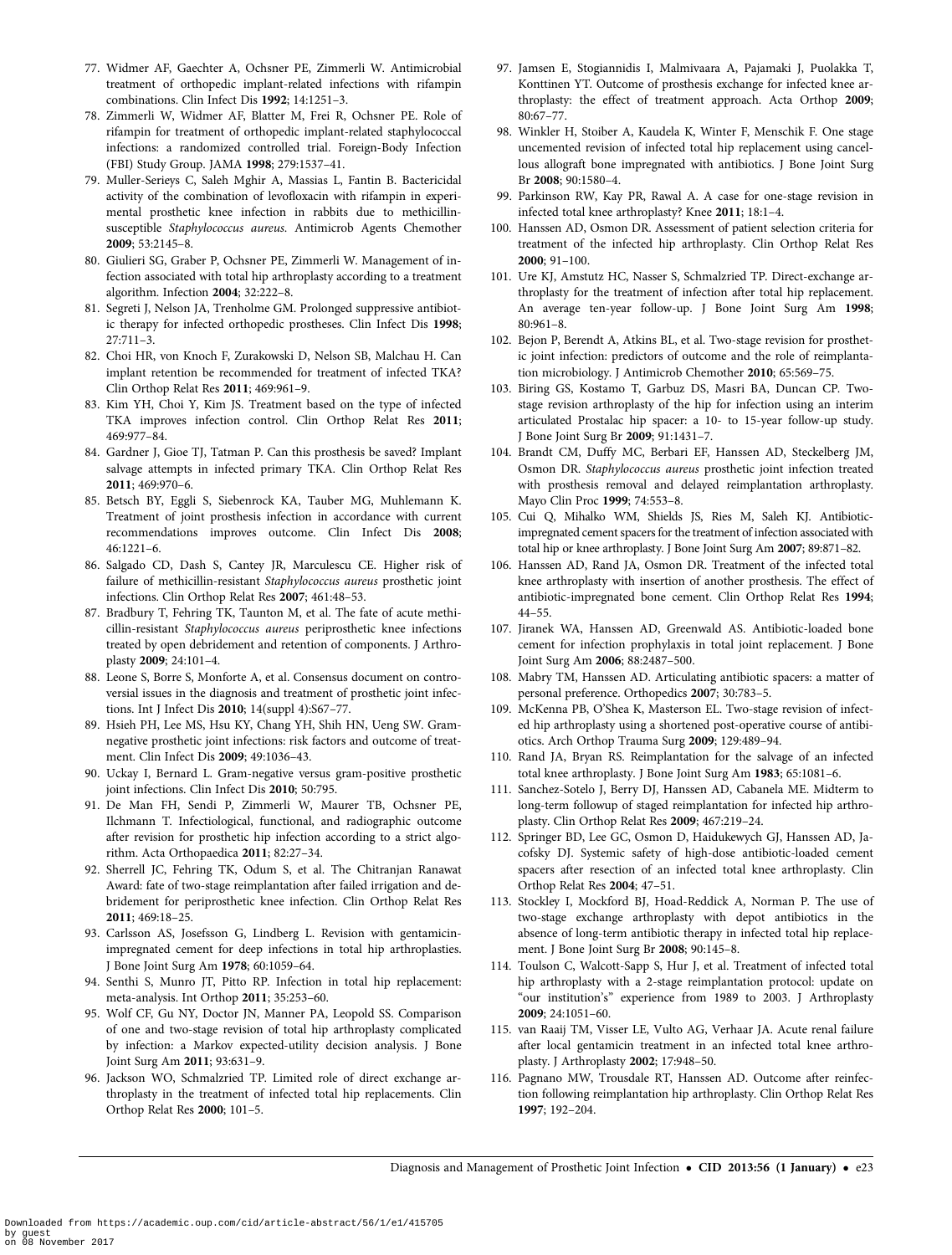- <span id="page-23-0"></span>117. Bloomfield MR, Klika AK, Barsoum WK. Antibiotic-coated spacers for total hip arthroplasty infection. Orthopedics 2010; 33:649.
- 118. Sendi P, Rohrbach M, Graber P, Frei R, Ochsner PE, Zimmerli W. Staphylococcus aureus small colony variants in prosthetic joint infection. Clin Infect Dis 2006; 43:961–7.
- 119. Leung F, Richards CJ, Garbuz DS, Masri BA, Duncan CP. Two-stage total hip arthroplasty: how often does it control methicillin-resistant infection? Clin Orthop Relat Res 2011; 469:1009–15.
- 120. Westrich GH, Walcott-Sapp S, Bornstein LJ, Bostrom MP, Windsor REBrause BD. Modern treatment of infected total knee arthroplasty with a 2-stage reimplantation protocol. J Arthroplasty 2010; 25:1015–21, 1021.e1–2.
- 121. Del Pozo JL, Patel R. Clinical practice. Infection associated with prosthetic joints. N Engl J Med 2009; 361:787–94.
- 122. Matthews PC, Berendt AR, McNally MA, Byren I. Diagnosis and management of prosthetic joint infection. BMJ 2009; 338:b1773.
- 123. Muller M, Morawietz L, Hasart O, Strube P, Perka C, Tohtz S. Diagnosis of periprosthetic infection following total hip arthroplasty—evaluation of the diagnostic values of pre- and intraoperative parameters and the associated strategy to preoperatively select patients with a high probability of joint infection. J Orthop Surg Res 2008; 3:31.
- 124. Ghanem E, Azzam K, Seeley M, Joshi A, Parvizi J. Staged revision for knee arthroplasty infection: what is the role of serologic tests before reimplantation? Clin Orthop Relat Res 2009; 467:1699–705.
- 125. Shukla SK, Ward JP, Jacofsky MC, Sporer SM, Paprosky WG, Della Valle CJ. Perioperative testing for persistent sepsis following resection arthroplasty of the hip for periprosthetic infection. J Arthroplasty 2010; 25:87–91.
- 126. Kusuma SK, Ward J, Jacofsky M, Sporer SM, Della Valle CJ. What is the role of serological testing between stages of two-stage reconstruction of the infected prosthetic knee? Clin Orthop Relat Res 2011; 469:1002–8.
- 127. Mont MA, Waldman BJ, Hungerford DS. Evaluation of preoperative cultures before second-stage reimplantation of a total knee prosthesis complicated by infection. A comparison-group study. J Bone Joint Surg Am 2000; 82-A:1552–7.
- 128. Hanssen AD, Trousdale RT, Osmon DR. Patient outcome with reinfection following reimplantation for the infected total knee arthroplasty. Clin Orthop Relat Res 1995; 55–67.
- 129. Maheshwari AV, Gioe TJ, Kalore NV, Cheng EY. Reinfection after prior staged reimplantation for septic total knee arthroplasty: is salvage still possible? J Arthroplasty 2010; 25:92–7.
- 130. Azzam K, McHale K, Austin M, Purtill JJ, Parvizi J. Outcome of a second two-stage reimplantation for periprosthetic knee infection. Clin Orthop Relat Res 2009; 467:1706–14.
- 131. Canner GC, Steinberg ME, Heppenstall RB, Balderston R. The infected hip after total hip arthroplasty. J Bone Joint Surg Am 1984; 66:1393–9.
- 132. Kantor GS, Osterkamp JA, Dorr LD, Fischer D, Perry J, Conaty JP. Resection arthroplasty following infected total hip replacement arthroplasty. J Arthroplasty 1986; 1:83–9.
- 133. Grauer JD, Amstutz HC, O'Carroll PF, Dorey FJ. Resection arthroplasty of the hip. J Bone Joint Surg Am 1989; 71:669–78.
- 134. McElwaine JP, Colville J. Excision arthroplasty for infected total hip replacements. J Bone Joint Surg Br 1984; 66:168–71.
- 135. Bittar ES, Petty W. Girdlestone arthroplasty for infected total hip arthroplasty. Clin Orthop Relat Res 1982; 83–7.
- 136. Falahee MH, Matthews LS, Kaufer H. Resection arthroplasty as a salvage procedure for a knee with infection after a total arthroplasty. J Bone Joint Surg Am 1987; 69:1013–21.
- 137. Mabry TM, Jacofsky DJ, Haidukewych GJ, Hanssen AD. Comparison of intramedullary nailing and external fixation knee arthrodesis for the infected knee replacement. Clin Orthop Relat Res 2007; 464:11–5.
- 138. Rand JA, Bryan RS, Chao EY. Failed total knee arthroplasty treated by arthrodesis of the knee using the Ace-Fischer apparatus. J Bone Joint Surg Am 1987; 69:39–45.
- 139. Isiklar ZU, Landon GC, Tullos HS. Amputation after failed total knee arthroplasty. Clin Orthop Relat Res 1994; 173–8.
- 140. Krijnen MR, Wuisman PI. Emergency hemipelvectomy as a result of uncontrolled infection after total hip arthroplasty: two case reports. J Arthroplasty 2004; 19:803–8.
- 141. Sierra RJ, Trousdale RT, Pagnano MW. Above-the-knee amputation after a total knee replacement: prevalence, etiology, and functional outcome. J Bone Joint Surg Am 2003; 85-A:1000–4.
- 142. Fedorka CJ, Chen AF, McGarry WM, Parvizi J, Klatt BA. Functional ability after above-the-knee amputation for infected total knee arthroplasty. Clin Orthop Relat Res 2011; 469:1024–32.
- 143. Blaser J, Vergeres P, Widmer AF, Zimmerli W. In vivo verification of in vitro model of antibiotic treatment of device-related infection. Antimicrob Agents Chemother 1995; 39:1134–9.
- 144. Rao N, Ziran BH, Hall RA, Santa ER. Successful treatment of chronic bone and joint infections with oral linezolid. Clin Orthop Relat Res 2004; 67–71.
- 145. Rao N, Hamilton CW. Efficacy and safety of linezolid for gram-positive orthopedic infections: a prospective case series. Diagn Microbiol Infect Dis 2007; 59:173–9.
- 146. Razonable RR, Osmon DR, Steckelberg JM. Linezolid therapy for orthopedic infections. Mayo Clin Proc 2004; 79:1137–44.
- 147. Senneville E, Legout L, Valette M, et al. Effectiveness and tolerability of prolonged linezolid treatment for chronic osteomyelitis: a retrospective study. Clin Ther 2006; 28:1155–63.
- 148. Falagas ME, Siempos II, Papagelopoulos PJ, Vardakas KZ. Linezolid for the treatment of adults with bone and joint infections. Int J Antimicrob Agents 2007; 29:233–9.
- 149. Soriano A, Gomez J, Gomez L, et al. Efficacy and tolerability of prolonged linezolid therapy in the treatment of orthopedic implant infections. Eur J Clin Microbiol Infect Dis 2007; 26:353–6.
- 150. Gebhart BC, Barker BC, Markewitz BA. Decreased serum linezolid levels in a critically ill patient receiving concomitant linezolid and rifampin. Pharmacotherapy 2007; 27:476–9.
- 151. Frippiat F, Bergiers C, Michel C, Dujardin JP, Derue G. Severe bilateral optic neuritis associated with prolonged linezolid therapy. J Antimicrob Chemother 2004; 53:1114–5.
- 152. Rho JP, Sia IG, Crum BA, Dekutoski MB, Trousdale RT. Linezolid-associated peripheral neuropathy. Mayo Clin Proc 2004; 79:927–30.
- 153. Thai XC, Bruno-Murtha LA. Bell's palsy associated with linezolid therapy: case report and review of neuropathic adverse events. Pharmacotherapy 2006; 26:1183–9.
- 154. Taylor JJ, Wilson JW, Estes LL. Linezolid and serotonergic drug interactions: a retrospective survey. Clin Infect Dis 2006; 43:180–7.
- 155. Rybak M, Lomaestro B, Rotschafer JC, et al. Therapeutic monitoring of vancomycin in adult patients: a consensus review of the American Society of Health System Pharmacists, the Infectious Diseases Society of America, and the Society of Infectious Diseases Pharmacists. Am J Health Syst Pharm 2009; 66:82–98.
- 156. Senneville E, Legout L, Valette M, et al. Risk factors for anaemia in patients on prolonged linezolid therapy for chronic osteomyelitis: a case-control study. J Antimicrob Chemother 2004; 54:798–802.
- 157. Baldoni D, Haschke M, Rajacic Z, Zimmerli W, Trampuz A. Linezolid alone or combined with rifampin against methicillin-resistant Staphylococcus aureus in experimental foreign-body infection. Antimicrob Agents Chemother 2009; 53:1142–8.
- 158. John AK, Baldoni D, Haschke M, et al. Efficacy of daptomycin in implant-associated infection due to methicillin-resistant Staphylococcus aureus: importance of combination with rifampin. Antimicrob Agents Chemother 2009; 53:2719–24.

e24 • CID 2013:56 (1 January) • Osmon et al